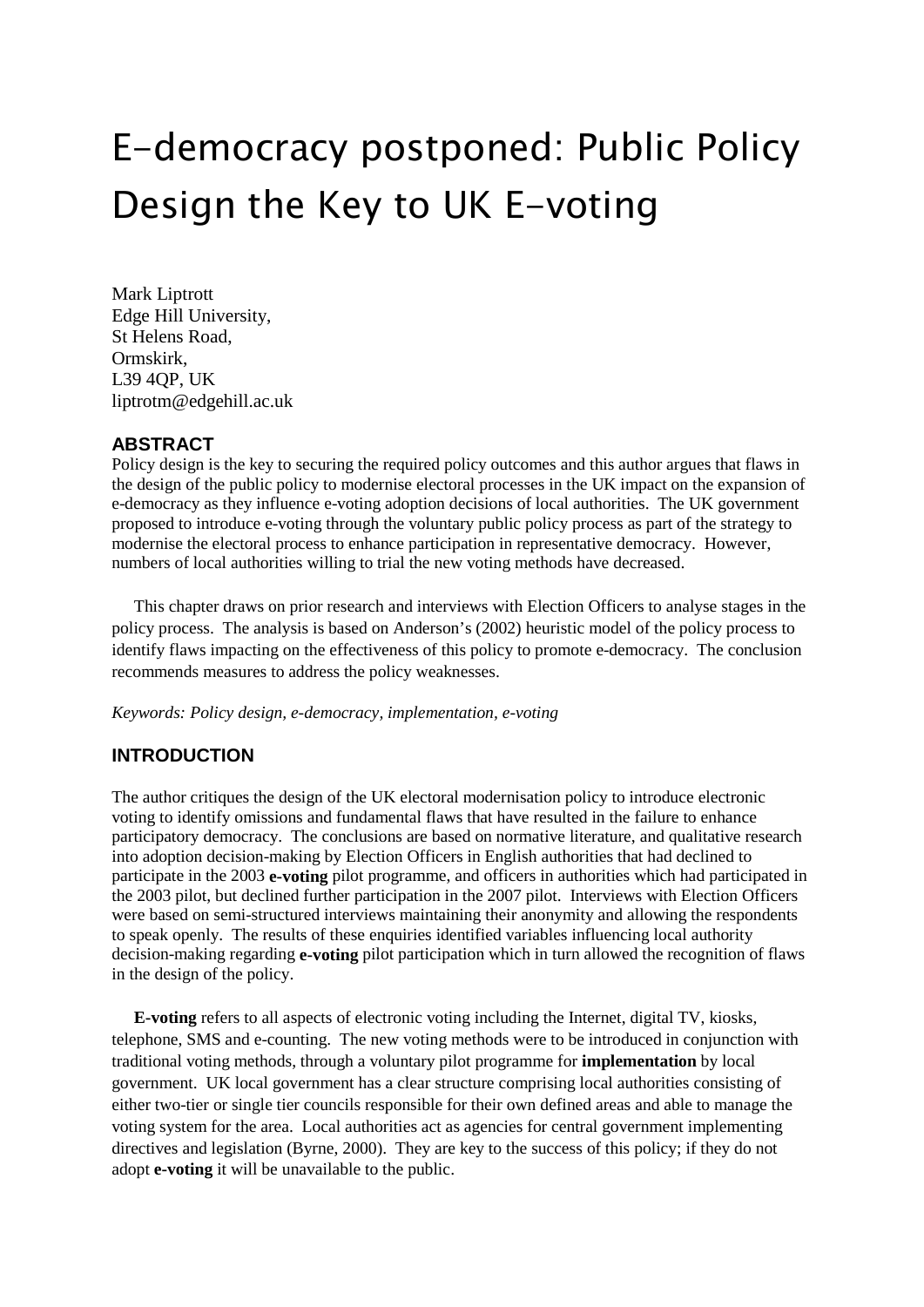Since 2000 the UK government has invited English local authorities to participate in the pilot programme and table 1, below, shows the numbers of English local authorities volunteering for the pilot schemes from the almost 400 eligible to apply. 2003 saw the largest pilot scheme with 59 out of almost 400 English local authorities taking part. By 2007 the number of English local authorities volunteering to conduct a pilot had fallen to twelve, mainly trialing administrative functions with five including the Internet (DCA, 2007). Piloting has allowed a process of evaluation particularly of certain administrative measures included in the 2006 *Electoral Administration Act*. Following concerns expressed by the Electoral Commission (2007) and the Committee on Standards in Public Life (2007) regarding **e-voting** security there is to be a hiatus in the pilot programme.

This chapter explains 'what happened' and what affects 'what happened' arguing that flaws in the design of the policy have resulted in local government rejecting the new voting methods leading to a failed policy. The analysis draws on Anderson's model of the policy process to explore the complexities of the policy process to identify key omissions from the design of this public policy.

| Date                             | <b>Number</b>            | <b>Type of pilot</b>               |
|----------------------------------|--------------------------|------------------------------------|
| May 2000 English local elections | 38                       | All-postal, on demand postal,      |
|                                  |                          | early voting.                      |
| May 2002 English local elections | 30                       | All-postal, remote electronic      |
|                                  |                          | voting.                            |
| May 2003 English local elections | 59                       | E-voting, telephone, text          |
|                                  |                          | messaging, DTV, kiosk, all postal  |
| June 2004 European               | 4 European Parliamentary | All-postal                         |
| Parliamentary and English local  | regions                  |                                    |
| elections                        |                          |                                    |
| May 2006 English local elections | 15                       | Postal vote signature checking,    |
|                                  |                          | signing for ballot papers,         |
|                                  |                          | advanced voting, e-counting,       |
|                                  |                          | selection of admin measure         |
|                                  |                          | included in <i>Electoral</i>       |
|                                  |                          | <b>Administration Act 2006</b>     |
| May 2007 English local elections | 12                       | E-voting, e-counting, advanced     |
|                                  |                          | voting, signing for ballot papers. |

(Electoral Commission, 2007)

*Table1 - Electoral Pilot schemes since 2000*

The chapter is structured as follows the following part is the Background, discussing the rationale for introducing **e-voting** emphasising the importance of citizens' participation in the political sphere and the danger of their non-participation. The third section analyses the design of the UK policy to promote **e-democracy** through **e-voting** and the fourth section discusses Anderson's (2002) policy model. The fifth section uses this model as a lens to identify flaws in the design of the policy to introduce **e-voting** and the following section discusses challenges presented by those weaknesses. The next section proposes measures to address the policy's failings and the penultimate section offers the conclusions. The final section suggests further research based on the UK government's strategy to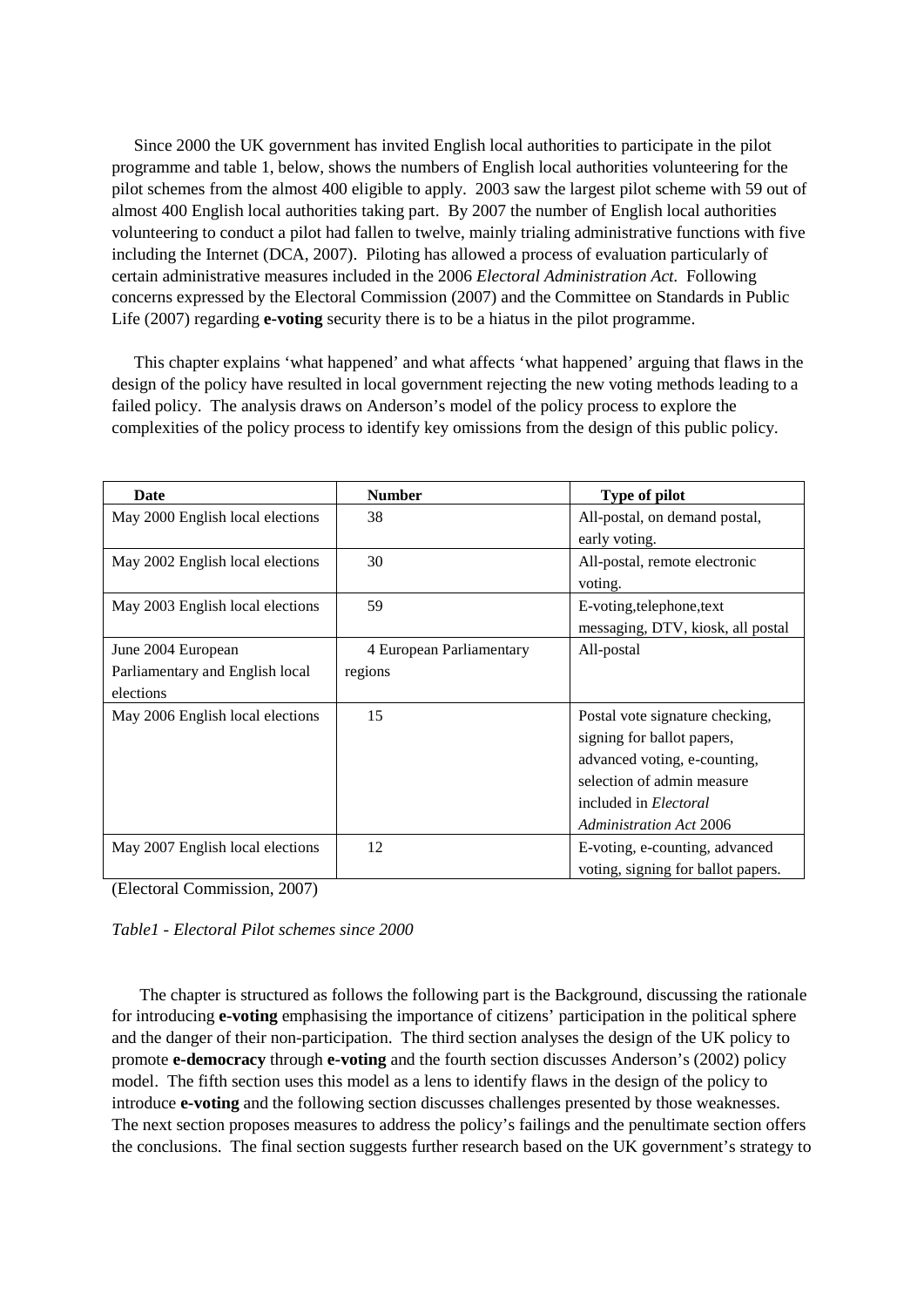introduce Citizenship Education to inculcate political participation into the behaviour of young people.

## **BACKGROUND**

In the UK **e-democracy** is usually associated with the use ICT to increase citizens' engagement with democratic processes. Although there is a debate about which activities can be included in **edemocracy**, a wide variety of technologies can be used and it is accepted that **e-voting** and ecampaigning are included. There is no single government department responsible for promoting **edemocracy** although initiatives centre on better use of public sector data and user based information and inter-active web sites. Parliament has its web site, there is a greater use of online consultation processes and the Group on Information for the Public is exploring various initiatives such as Parliament's own YouTube channel (Parliamentary Office, 2007). Nevertheless even if individuals have access to, and the capacity to use the new technology the problem of disengagement remains (Kersting and Baldersheim, 2004).

Recognition of the importance of citizens' political engagement is not limited to the UK. The strategy to promote aspects of **e-democracy** is broadly in accordance with views expressed by the World Bank to ensure that the interaction between governments and citizens (G2C) is more friendly, convenient, transparent and inexpensive. The European Union also recognises that the growth of ICT will shape perceptions of government throughout the Union and the **implementation** of e-government is regarded as essential to modernise public administration to provide new forms of service delivery and to stimulate participation (Nixon and Koutrakou, 2008). On March 31st 2010, as a result of the Lisbon Treaty, the EU adopted the European Citizen Initiative enabling the public to call on the Commission to bring forward legislation with the aim of strengthening democracy and enhancing voter participation in elections to the European Union. Plan D introduced by Wallstrom, Vice President of the European Commission, has also been expanded to establish Political Foundations to promote debate on European issues. Wallstrom (2010) said "I firmly believe that communication, dialogue and active involvement of the citizens is crucial for the Union's ability to achieve its objectives………. We need to make it clear to the citizens that their political choice matters."

The past thirty years has seen substantial changes in the UK local government sector and during that time participation in elections has been falling from a high of 83.6% in the 1951 General Election to a low of 59.4% in 2001, with a turnout of 61.3%, in 2005 and 64% in 2010 (Electoral Commission, 2005;2010). Concern over falling turnouts resulted in the *Representation of the People Act* (2000) which began the process of pilot schemes trialing new voting procedures. Local authorities are invited to volunteer for the trials and if they do, they cede authority to central government and become agents, as they are not necessarily granted the type of pilot they request. It was envisaged that **evoting** was to be part of the UK e-government strategy to enhance citizens' engagement with central and local government through electronic means, however the provision of electronic services was separated from the provision of **e-voting**. Central government targeted the end of 2005 for the **implementation** of e-government by which government services should be available electronically, but did not set a definite date for the nationwide **implementation** of **e-voting** (Fairweather and Rogerson, 2002).

A key driver for the pilot programme is the assumption in democratic theory that increasing citizen involvement and active participation in democracy, will increase civic understanding and enhance belief in the democratic process (Trechsel, 2003). Voting is understood to be the prime indicator of democratic participation and is linked to higher levels of affluence. It is disquieting to note that, as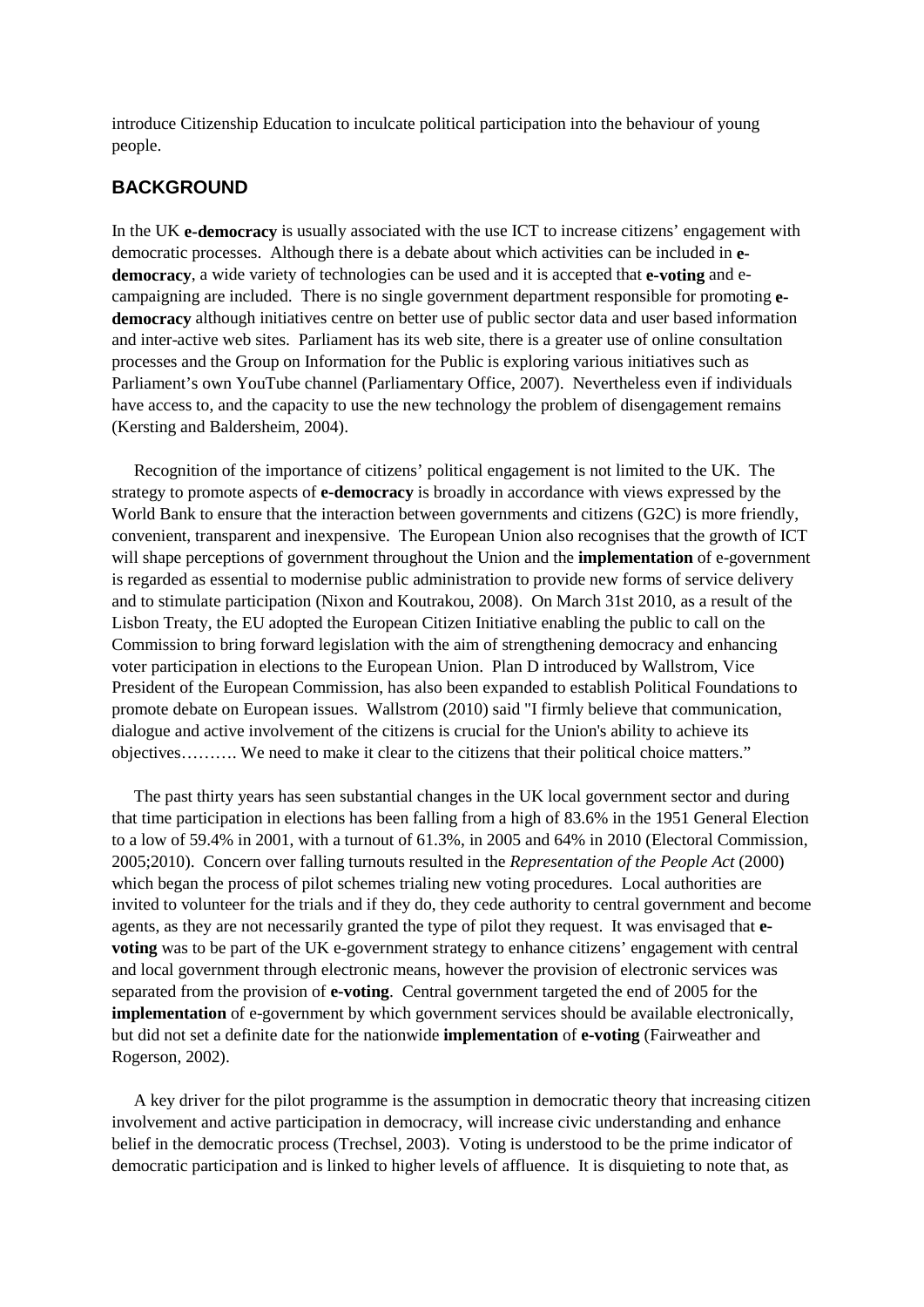the UK population has become more affluent and educated, voting in elections has declined (ICAVM, 2002). Low turnouts threaten legitimate democracy, and it is argued citizens who do not participate in the process of selecting public officials who are responsible for compiling rules and law, are less likely to voluntarily obey those rules (Byrne, 2000).

One reason that UK citizens are not voting appears to be disaffection with governments and politicians, and public distrust of politicians (Nixon and Koutrakou, 2008). The UK MP's expenses scandal has reinforced this distrust of politicians and, although elector turnout in the 2010 General Election rose slightly, many citizens believe that the formal machinery of democracy no longer offers them the opportunity to influence government decisions (Wark, 2010). The impact of the economic change from an industrial society to a post-industrial society has created citizens who have radically different attitudes to civic engagement than did their predecessors (RFT, 2006). As this disillusionment with the political sphere has grown citizens believe that politicians are only interested in holding on to power and will promise anything to achieve the required number of votes. There is a fear that citizens are becoming self-interested and the traditional 'tribal' loyalties no longer apply, citizens are more interested in the nuances of politics, they now vote when they feel strongly about an issue (Roberts, 2010). This self-interest appears to be a consumer-led attitude to domestic politics which is mirrored by politicians who treat citizens like consumers. The wealthier sections of society push for benefits for themselves so civic fragmentation continues and interaction between citizens and government declines (Bellamy, 2008).

### **UK E-VOTING POLICY DESIGN**

The UK central government has introduced the new voting methods to be used in addition to traditional voting methods. There is to be no sudden switch to **e-voting**. In adopting this incrementalist approach gradually the government can become familiar with the problems and formulate politically feasible options. In a pluralist society it is easier for the government to continue with existing policies than to plan completely new ones and decisions at the design phase of a policy influence the way in which a policy is implemented which in turn influences the outcomes of the policy (Dye, 2002;Birkland, 2005). Lindblom and Woodhouse (1993) recommend complementing incrementalism with a "trials, errors and revised trials programme" so policy making becomes a never-ending process (p29). Evaluation of the **e-voting** trials is conducted by the Electoral Commission to recommend policy adjustments prior to the next pilot scheme.

 Central government has decided to implement **e-voting** by inviting local authorities to volunteer to trial the new voting methods. This strategy involves decision-making by both central and local government bringing to mind Easton's (1965) description of a policy as a "web of decisions and actions"(p15). UK local government has dual management, the political management of the elected members and the executive management of the officers (Bryne, 2000). In theory councillors make policy and officers administer it, but in practice many responsibilities are delegated to the officers who formally only advise on policy. Election Officers are responsible for the conduct of elections as one stated "I am in control. Election days are strange days but it all comes down to me. It's me that could end up in court."

Research emphasises the importance a policy programme as Rose (2005) distinguishes the 'policy' from the 'programme' describing a programme as "the stuff of public policy" in that they are definite measures to achieve a policy commitment (p17). The structures of a programme comprise legislation, money and personnel, and the parallel provisions of the training of officers, the development of administrative procedures to integrate the new programme and the delivery system linking the agencies with the end users. The importance of the policy programme cannot be underestimated, as it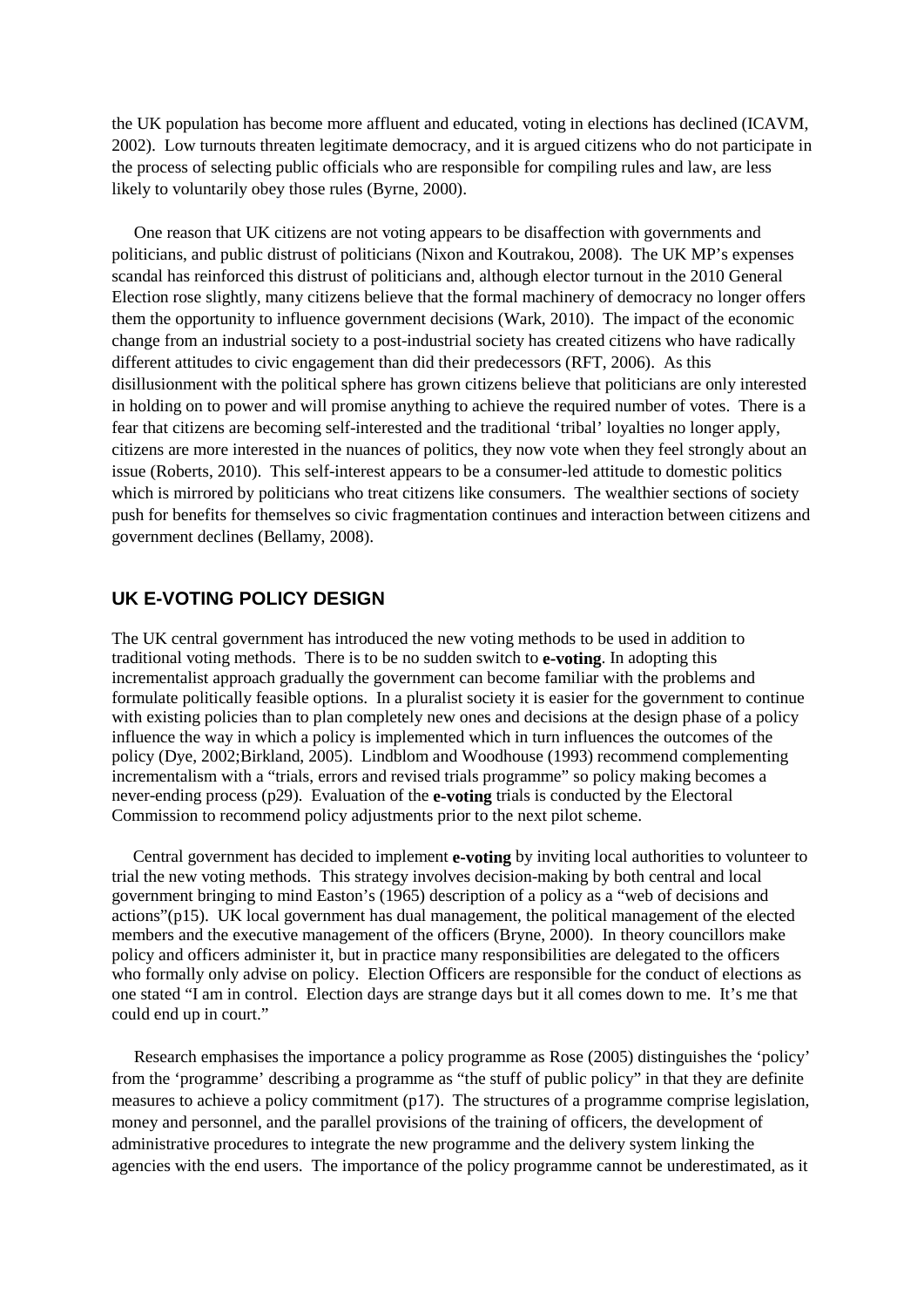is "the tangible embodiment of policy commitments." Few individuals understand the policy problem and, in considering the design of a policy central government fails to appreciate the patterns of policy delivery at the local level (Hogwood and Gunn, 1988;Lindblom and Woodhouse, 1993). In the UK central government does not fully fund policy programmes which local government is expected to implement (Hill, 2005).

## **ANDERSON'S MODEL OF THE POLICY PROCESS**

Anderson (1975, p19) views the policy process as a linear progression involving "functional categories of activity that can be analytically distinguished." Similar claims have been made by among others Simon, (1945), Lasswell (1956), Rose (1973), Hogwood and Gunn, (1984). However, there is a debate regarding whether the policy process follows a set of stages. Dye (2002) argues that policy-making decisions rarely occur in sequence in fact they often occur simultaneously and Lindblom and Woodhouse (1993) draw on Kingdon's description of the policy process as a "primeval soup" with action occurring when problems are matched with policy ideas which are in the political interests of the policy decision makers (p10). Nevertheless the " stages heuristic is a widely used general framework for the study of the policy process" and can be used either in the normative sense of prescribing what should happen in the policy process or in the descriptive sense of what actually happens during the policy process (Hill and Hupe,2009, p120; Hogwood and Gunn,1988).

This chapter adopts a pragmatic approach to the heuristic policy process using it as a lens to give a sense of direction to the actions of the actors at each stage in order to analyse where the flaws in the **evoting** policy lie. Figure 1, below, illustrates Anderson's (2002) linear stages of the policy process which he stresses, is flexible so that the stages do not necessarily take place separately.

*Figure 1 – The stages of the policy process*

## **FLAWS IN THE E-VOTING POLICY**

Drawing on the above framework of the policy process, it would appear that the **e-voting** policy devised by the UK government has flaws at all stages. The issues appear to centre on the government's inability to recognise the correct causal theory, the impact of radical change on local authority discretion including the rise of governance, failure to develop support for the policy, strategies of policy **implementation** and the type of pilot evaluation.

## **Policy Agenda**

The electoral modernisation policy introducing **e-voting** was formulated as a response to falling voter turnouts at elections. The decline in voter numbers was recognised in 2001 as a "crisis" by the Public Administration Select Committee and in 2002 as a threat to democracy by the Electoral Reform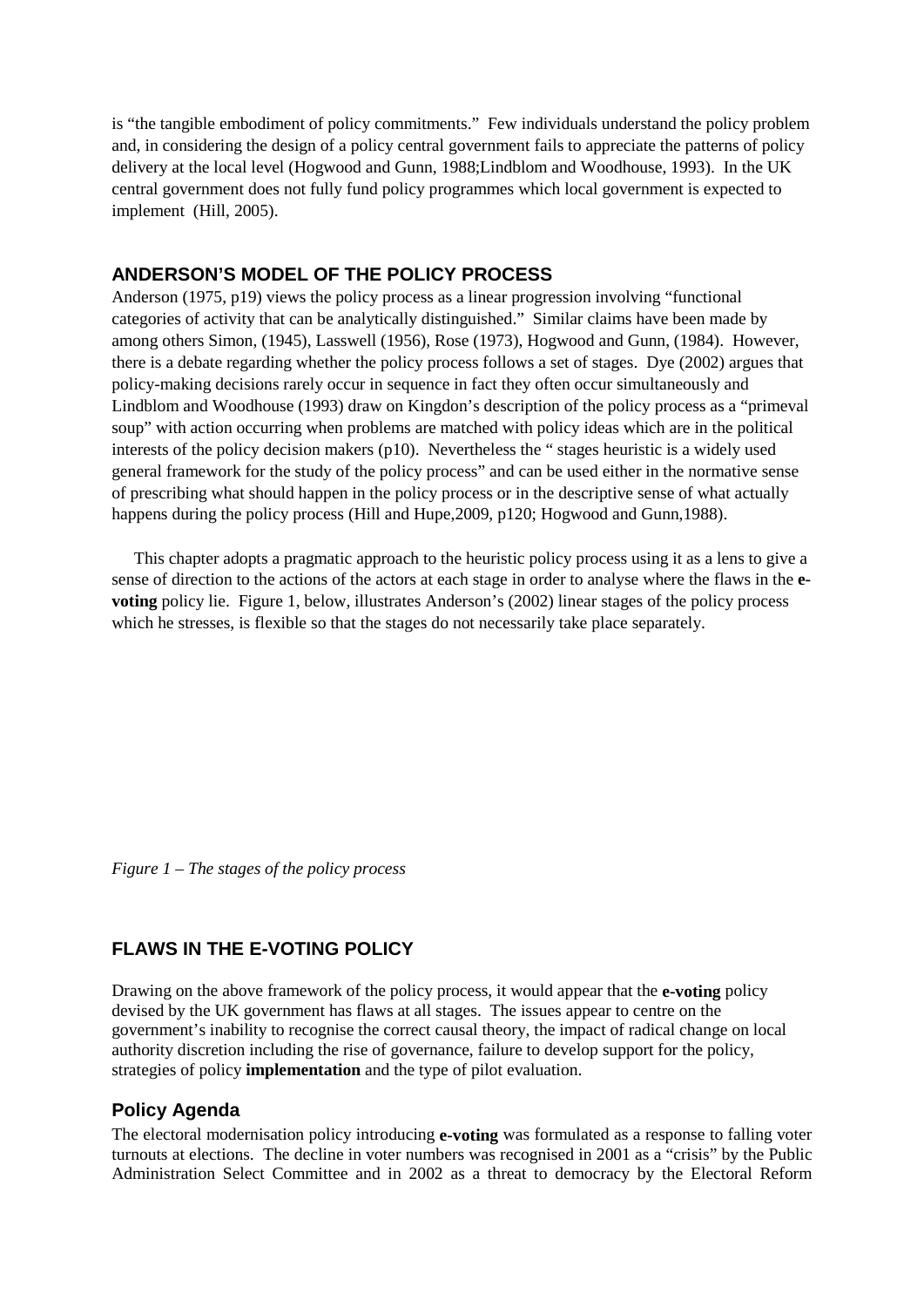Society. As officials usually instigate new policies at a time of crisis they may not conclusively be able to identify the actual policy problem (Lindblom and Woodhouse, 1993). The design of the policy will not impact on the policy problem if the designers do not identify the correct cause of that problem. Thus the importance of an accurate causal theory is key to designing a policy that delivers the required outcomes (Birkland, 2005).

The UK central government has not recognised the reasons that citizens are reluctant to vote, as explained above. It believes that modernising the electoral process by offering an increased choice of voting methods will encourage a higher turnout at elections. However, it has been recognised that those individuals already engaged in the political process who would have voted will use the new technology to cast their vote (Norris, 1999). "If people don't want to vote, and aren't interested in participating, the fact they could do it online will make no difference at all" (Work Foundation, 2002).

#### **Policy Formulation**

At this stage of the policy process decisions are made within government to address the policy problem; details are usually formulated by the officials who are guided by government strategy (Dye, 2002). The policy introducing **e-voting** was formulated without input from Election Officers. Prior to the 2003 voting trials Election Officers attended formal and informal meetings held by, among others, the Association of Electoral Administrators and Local Government Association where **evoting** was on the agenda *after* central government had decided to introduce it. Following each pilot programme the participating authorities reported to the Electoral Commission, but there was no input from authorities explaining their reasons for non-participation.

## **Policy Adoption**

At this stage of the process policy-makers garner support for the policy to aid its **implementation**. It is necessary to consider the amount of change and the level of consensus among policy implementers as **implementation** will be most successful where change is marginal and policy goal consensus is high (Van Meter and Van Horn, 1975). The UK central government failed to initiate a strategy to encourage local government to support this policy. The effect of central government introducing a policy to almost 400 local authorities would, according to Wrong (1993), test the limits of central government's power and influence on so many autonomous authorities, as the greater the number of individuals subjected to power, the wider the variety of attitudes towards the power holder which results in varying levels of compliance. His work reflects earlier studies arguing that if policy action relies on a number of links in an **implementation** chain then there needs to be a high degree of cooperation between the agencies to secure successful policy outcomes (Pressman and Wildavsky, 1984).

#### **Policy Implementation**

**Implementation** involves putting the policy into practice to achieve specified objectives and it is suggested that **implementation** is the key element in the public policy process (Minogue, 1983). There are several flaws in the **e-voting** policy **implementation** strategy, namely the approach to **implementation**, ineffective policy tools and the failure to employ opinion leaders.

#### Implementation Approach

As local authorities consider whether to accept the invitation to join the pilot schemes they go through the stages in the policy process, as participation in the pilots is for them a new policy. Figure 2, below, illustrates the stage at which local government becomes involved in the **e-voting** policy. If they decide to accept the invitation they detail the type of pilot they wish to conduct, but they do not necessarily receive permission for the type of pilot they requested.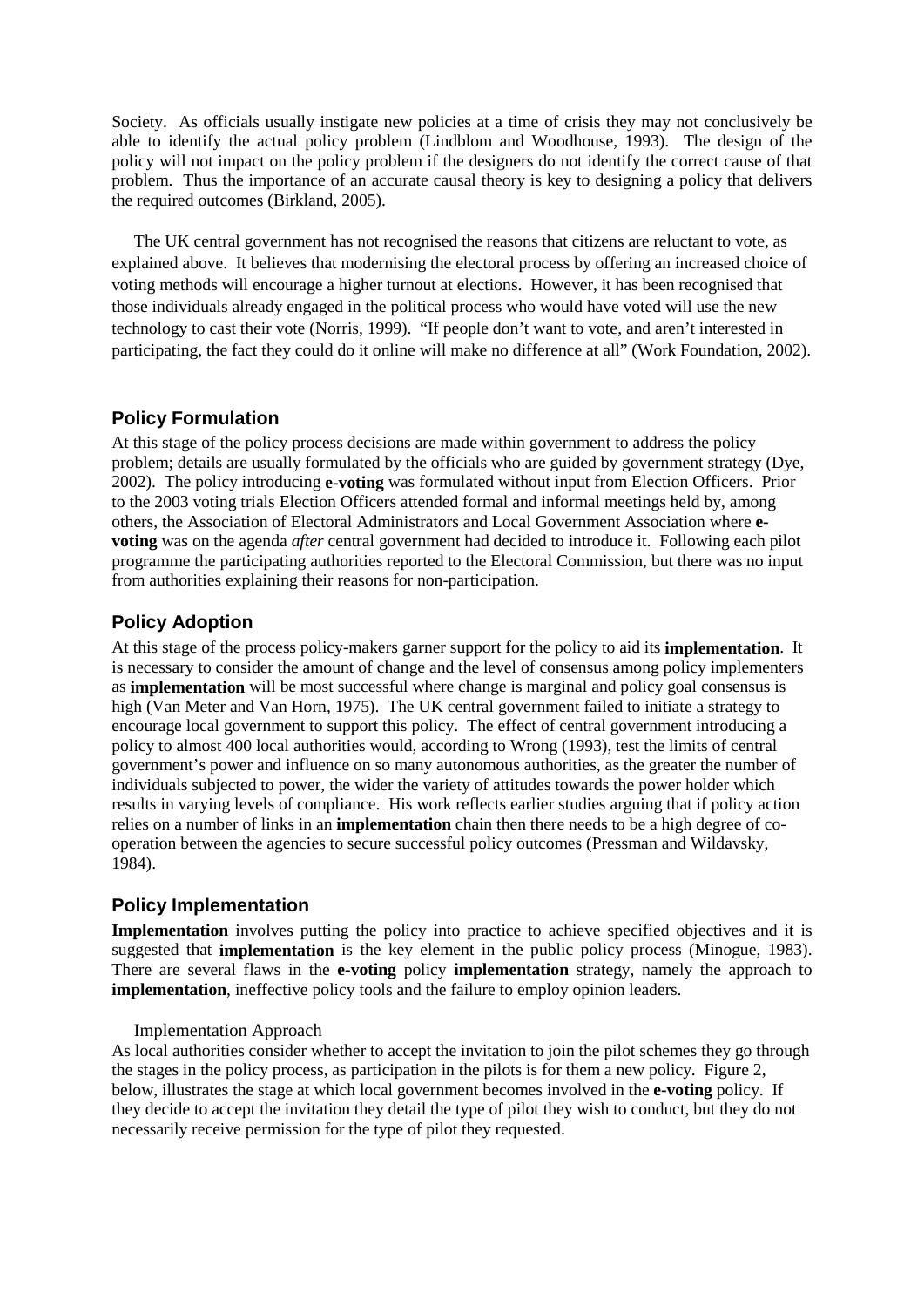#### *Figure 2– The Local Authorities decision-making stage of Public Policy Process (adapted from M. Liptrott 7th European Conference of E Government, Den Haag, The Netherlands, June 21-22, 2007)*

Even though adoption of the **e-voting** policy is voluntary its introduction is a "top-down" **implementation** where policy decisions are taken by central government with scant consultation with lower level bureaucrats. The difficulty for the management of a "top-down" strategy lies in the need to balance the demands of that strategy with the current consultative management style and the topdown approach does not allow for local bureaucrats whose aims do not align with those of central government (Sabatier, 1993;Maddock, 2002).

#### Policy Tools

An essential part of the design of a policy is the provision of the necessary policy tools including adequate resources to enable local administrative staff to participate in the pilot programme, as high volumes of work and changing government expectations affect local receptivity to, and the management of, new policies (Baehler and Bryson, 2008). There are no tangible incentives to join the pilot scheme and each officer stated that neither he nor his organisation benefited from **e-voting**. However, prior research argues that financial incentives can induce policy adoption, but it is debatable whether once those payments cease the motivation to adopt the policy also ceases (Pettigrew et al, 1994).

In 2003 Election Officers were most influenced against pilot participation by the lack of resources. Election Officers in authorities that declined pilot participation in 2003 commented on the increase in central directives and legislation, which had to be administered without a complementary increase in funding or staff. The Officers who declined further pilot participation in 2007 also commented on the increased workload imposed on electoral administration staff by central directives and legislation particularly by obligations imposed by the *Electoral Administration Act* 2006. They were not willing to commit their authorities to extra expenditure as central government would only fund the electronic element of a pilot scheme and these officers considered that their authorities had higher priorities for local finance. They prided themselves on conducting well-run elections, and regarded the extra workload incurred by a pilot as impossible without extra staff. They recognised that electronic transactions were part of every day life, but believed that the traditional polling station was the most cost effective way of conducting an election. Prior experience conducting postal ballots for the European elections had influenced against applying for further voting initiatives. One Officer had already experienced pressure when conducting traditional elections, as his authority had only two members of staff to organise the ballot and he believed that they could not cope with the extra work as they already worked hard to "get it right." He emphasised that the council was not attempting to avoid **e-voting**, but the final decision whether to join the trials "comes down to funding".

The Officers who declined to join the pilot scheme in 2007 were influenced against participation by their experiences of technological problems during the 2003 pilots when there had been problems with e-counting which one officer believed raised "question marks against the ballot results", and in one southern area the Internet stopped working. Officers said that they would not now volunteer for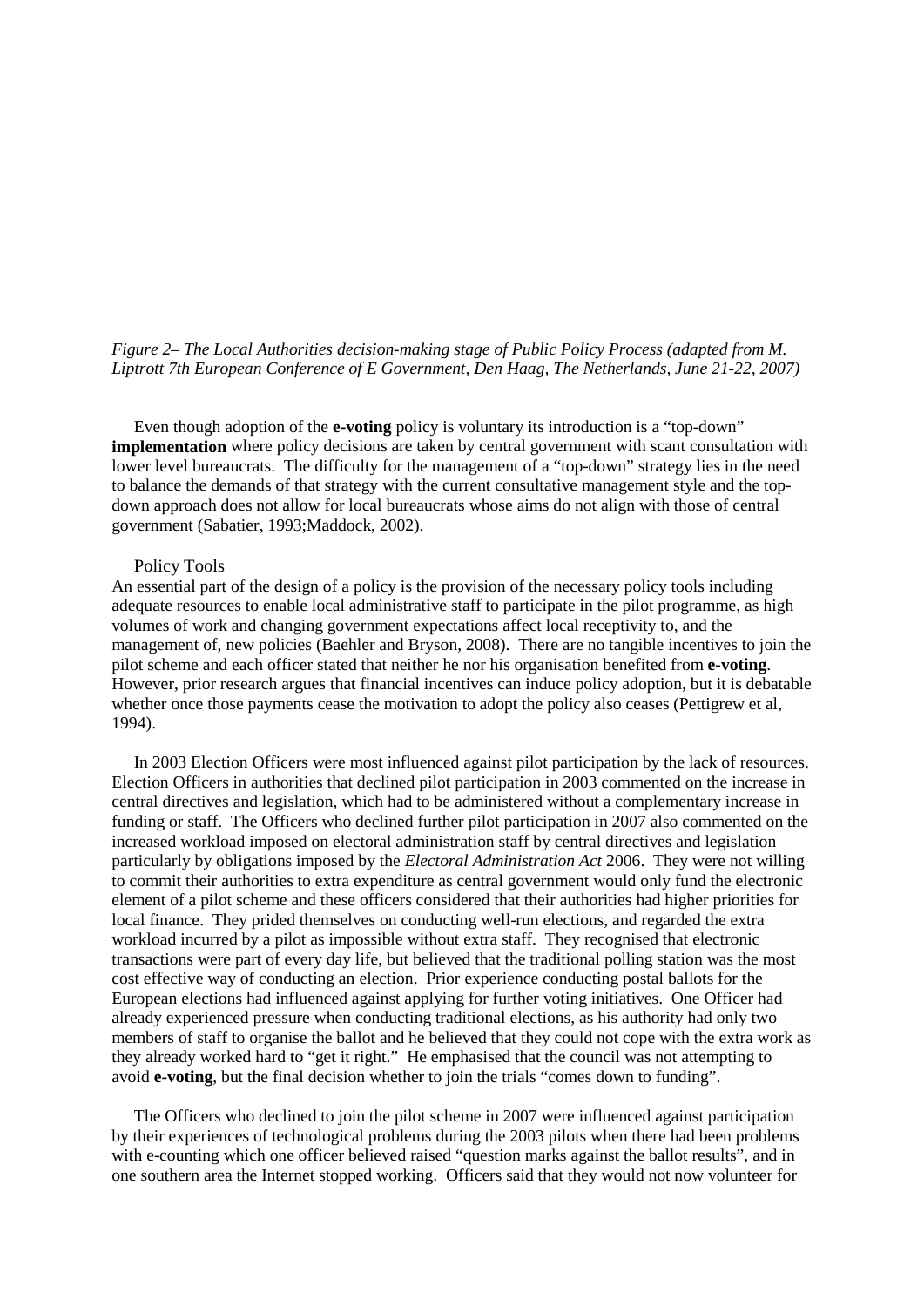the amount of work involved in conducting the pilot programme, especially the numerous meetings with the Ministry of Justice, the Electoral Commission and the contractors, coupled with the organisation of a traditional ballot and a pilot scheme. Each officer commented that pilot schemes were expensive and, in 2003, the majority of authorities only experienced  $+ 2\%$  change in turnouts due to the e-pilots (Electoral Commission, 2003). There was a belief that individuals who had used the new voting methods would have voted in the traditional way.

#### Opinion Leaders

The **e-voting policy design** fails to incorporate marketing elements to promote its adoption among local authorities. It is suggested that the use of opinion leaders is a most effective strategy to persuade potential adopters. Opinion leaders are able to influence others regarding the value of the innovation as they communicate directly with the potential adopters. Their effect is aligned with the two-step flow theory of the effect of the mass media (Katz and Lazarsfeld, 1955). An innovation need only be communicated to a small number of these opinion leaders for the innovation to spread and those opinion leaders will be effective as long as they favour the innovation and others positively identify them with the innovation (Valente, 1995: Dearing, 2004). Their approval is "crucial" for introducing new ideas and giving them credibility (Dearing, 2004, p27).

### **Policy Evaluation**

Local authorities that have trialed **e-voting** are obligated to report to the Electoral Commission which produces a report on the pilot schemes within three months of the election. The Commission appears to have adopted the most common research technique, the before and after comparisons of voter turnout, using data from the voting returns and the contextual reports from the pilot authorities. Election Officers confirmed that they were not asked for reasons that their authorities declined pilot participation with the result that the evaluation strategy failed to establish the reasons that the majority of authorities refused pilot participation.

#### **E-DEMOCRACY CHALLENGES**

The UK central government has limited authority to influence local adoption of the new voting methods, as local authorities possess a measure of autonomy through popular election. Issues affecting local **e-voting** adoption decisions need to be addressed by policy makers as they revisit the **policy design** with particular attention to the flaws identified above, the reasons that local authorities are refusing pilot participation, the impact of central initiatives on local discretion, the influence of Election Officers, the need for policy direction and the need to allay security fears.

The UK central government does not appear to appreciate the importance of addressing the real reasons that local authorities are not joining the pilot scheme. Its proposal to introduce **e-voting** to make the procedure more convenient and reverse the fall in numbers of people casting their votes at elections has not been effective. The public's increasing lack of trust in the political sphere may be reflected in local government decision-making, as members and officers view problems with the new voting methods and become unwilling to further alienate their constituents. The 2010 UK General Election has brought this matter into sharp focus. Prior to the election the respondents of opinion polls showed that they were disillusioned with the behaviour of politicians and did not trust them (Yougov, 2010).

The new voting methods were intended to be trialed by local authorities before being eventually introduced throughout England (Electoral Commission Briefing, 2003). However, central government's attitude to local government may have impacted on local government's attitude to yet more innovation introduced from the centre. UK local government has been subjected to "a frenetic succession of changes to the institutions of local government" resulting in the weakening of local government powers (Hill, 2009, p137). Central government departments have become more powerful at the expense of local government and White and Green Papers drive the agenda to change local government (RFT, 2006). Maddock (2002) maintains that the government is "good at knowing what needs to change, but poor at working out what this involves or how to go about it" (p1).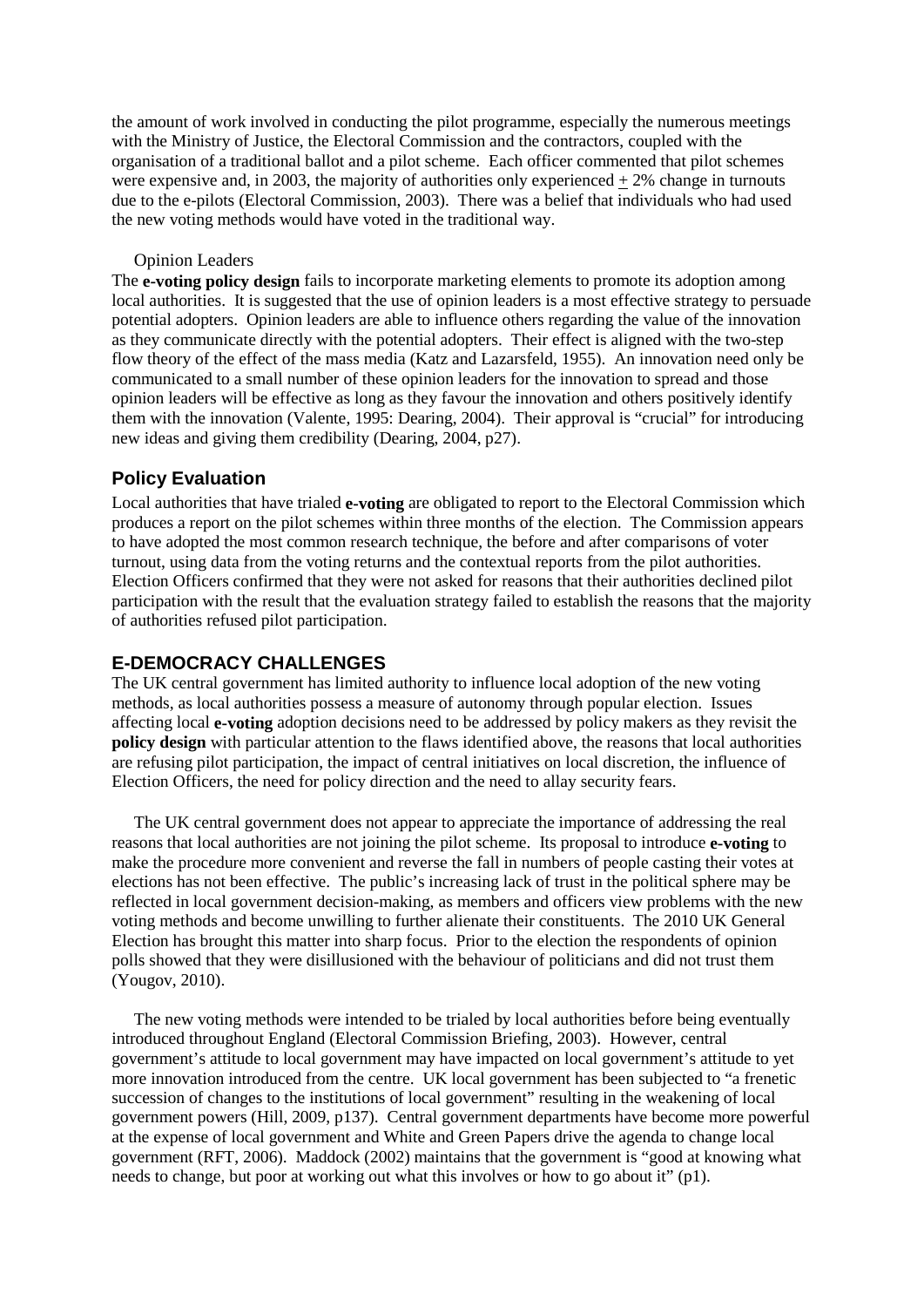The result of these changes is an attack on local authority discretion with the growth of governance which shifts the responsibility of service delivery from local authorities. As a result of this shift to market conditions local authorities no longer operate in their traditional role of service providers but facilitate, support and regulate so enable other agencies to act on their behalf (Sorgaard,2004). This loss of their traditional role is coupled with the growth of supra-national bodies such as the EU and the UK's central government's commitment to bring new participants into the policy process as it now directs communications to neighbourhoods and communities thus by-passing local authorities (Hill, 2005).

Prior to the 2003 and 2007 pilot schemes the influence of Election Officers on their authorities' decision-making appears to have been decisive. Election Officers acted as Champions or "antiinnovation" Champions either promoting participation in the trials of **e-voting** or acting to prevent local participation in the trials (Rogers, 2003, p414). As one Election Officer said, "I make the decision in consultation with the Chief Executive whether we think there is any merit in doing it. If we do not it stops at that point. We act as gatekeepers."

There was no strategy to develop local authority support for **e-voting** through the provision of incentives or the use of opinion leaders. There are no tangible incentives to join the pilot schemes and central government has not used opinion leaders drawn from the public administration sphere to promote the adoption of **e-voting**.

The evaluation approach did not pursue reasons for local authority decision-making regarding pilot participation. Central government's incrementalist approach to the **policy design** mirrors Lindblom's (1993) approach of disjointed incrementalism which expounds that it is rational to learn from experience and adjust policy, but Rose (1989) argues that the 'muddling through' model can produce a lasting policy, but it can also result in never ending trials with no policy solution.

Even though there are weaknesses in the UK government's evaluation approach, it appears to recognise the need for evaluation to understand, identify and manage risks posed by the new voting methods, as Bowrey, a former program manager for e-government in the UK, states that there are many ways to manage risks but that "you cannot guarantee there is no risk at all" (Frank, 2004). Prior to the 2003 pilot programme there were warnings from government researchers, Fairweather and Rogerson (2002) and Watt (2002) centring upon the need to address issues of personation, coercion and the integrity of the system. Secrecy is judged to be "the underlying principle of modern democracy" embodied in Article 25 of the Universal Declaration of Human Rights, the International Covenant on Civil and Political Rights and the European Convention on Human Rights which declares that governments "undertake to hold free elections at reasonable intervals by secret ballot, under conditions which will ensure the free expression of the opinion of the people in the choice of the legislature" (Protocol 1. Article 3). Watt (2002) believes that that there is a balance to be struck between the convenience of the many and the possibility of undue influence in the home or work place.

Vociferous warnings of the inherent dangers of **e-voting** came from the USA, Mercuri's *Statement on Electronic Voting* (2001) warns "the computer industry does not have the capability to assure a safe reliable election using only electronic devices" and she remains of the same opinion to-day (Mercuri, 2010). Her fears were echoed by Rubin (2001) who maintains, "the importance of security in elections cannot be overstated" and the "any process which has the potential to threaten the integrity of the system…..should be treated with the utmost caution and suspicion" (p21). Indeed many commentators have reached the conclusion that there should be no remote voting using the Internet (Mason, 2004). Election Officers recognise these risks, but as one stated, the purpose of the trials is to discover the faults in the system and correct them.

In 2009 as a result of evaluation reports issued by the Electoral Commission warning of the threats to the integrity of the electoral system posed by **e-voting**, and the damming report from Committee on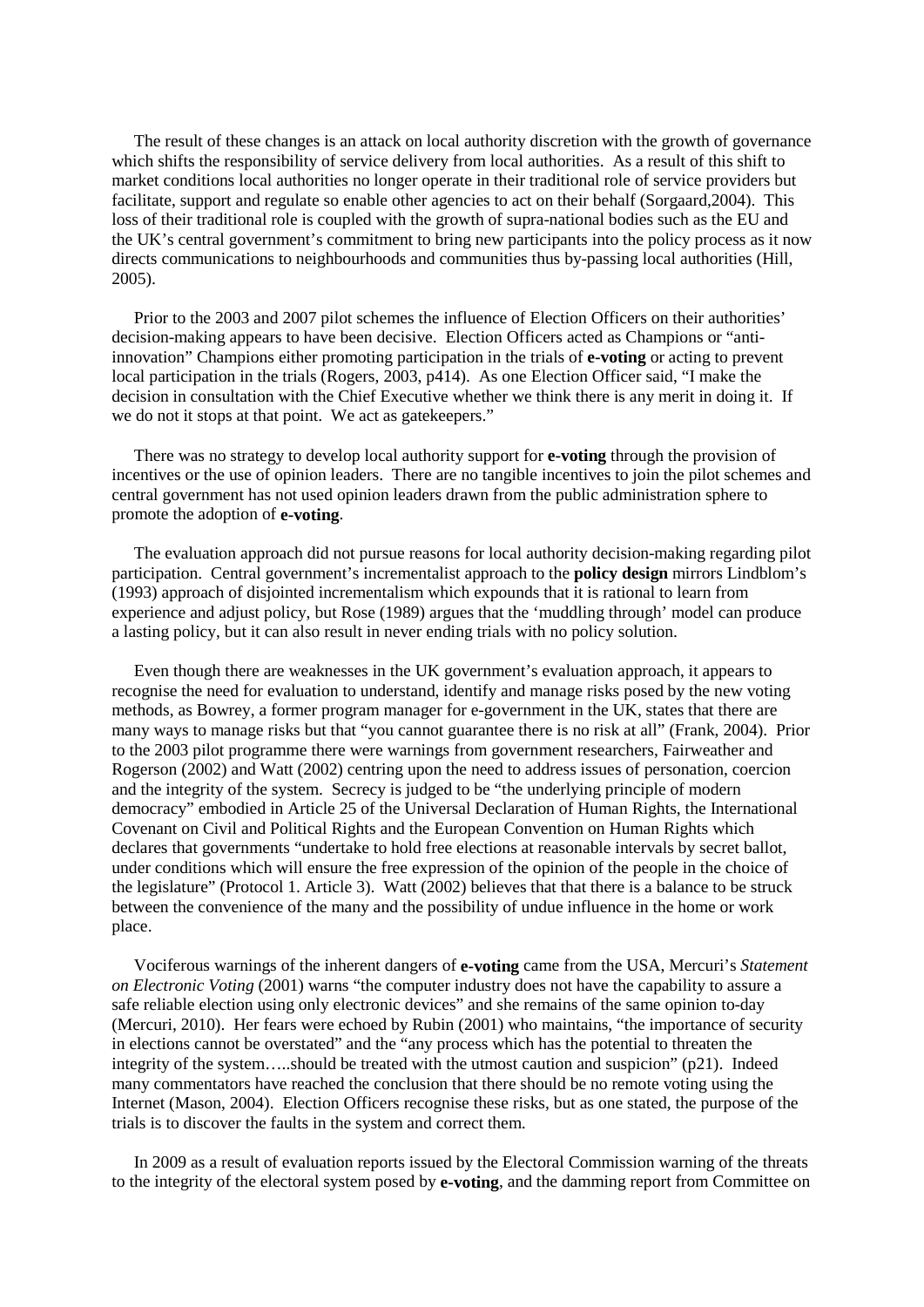Standards in Public Life (2007) which analysed instances of fraud reported in the media concluding "systems currently in place in Great Britain to deter fraud are not particularly effective", the pilot programme has been halted (p85). The Committee for Standards in Public Life (2007) regarded the judgement of a fraud trial in Birmingham in April 2005 as a "turning point in the public perception of electoral fraud" (p85). At the trial Judge Richard Mawrey pronounced that the systems to deal with fraud were not working and, as he found six Birmingham councillors guilty of vote rigging, he said that the fraud would "disgrace a banana republic". Indeed some experts now consider that fraud is endemic and the whole system is open to abuse (Newell et al, 2007).

## **RECOMMENDED POLICY MODIFICATIONS.**

This section proposes revisions to the UK electoral modernisation policy to enhance the likelihood that local authorities will adopt the new voting practices. The recommendations would render the local government context more conducive to the adoption of **e-voting** by addressing the root cause of the decline in voter numbers at elections, instigating effective marketing strategies within policy formulation, adopting an alternative **implementation** approach, expanding policy consultation and clarifying policy direction.

#### **Measures to address the correct causal theory**

The introduction of electronic voting is under-pinned by a belief that there needs to be a greater choice regarding the methods of voting in order to enhance **e-democracy** by encouraging more citizens to vote. This is the wrong causal theory on which to base the electoral modernisation policy as it is recognised that electronic voting "is unlikely to stimulate democratic engagement" (Fairweather and Rogerson,2002). There is an over emphasis on the use of the Internet to promote political participation as e-voting will be mainly used by those already politically engaged (Pleace, 2008).

The UK government is only now attempting to address the public's disillusionment with politics. During 2009 and 2010 the scandal of MP's expenses exacerbated public disgust of politicians and it appears that this mistrust has expanded to all aspects of the political sphere. As early as 2006 the Committee for Standards in Public Life expressed concern about the system of payments and allowances. In 2010 it published a set of principles that it believed should underpin a revised payments system and the Independent Parliamentary Standards Authority scheme on MPs' expenses published detailed recommendations on the future system of expenses centring on supporting Parliament and being fair to the taxpayer. The Chairman Sir Christopher Kelly (2010) said

*"Revelations about the expenses system have caused considerable damage. I do not believe that trust in those who govern us will be restored unless those in authority show leadership and determination in putting the abuses of the past behind them, however uncomfortable that may be for some. We are clear that the three tests set for us by the leaders of the main parties - increased accountability, transparency and reduced cost - have been met. This report should now be handed over to the regulatory body for implementation in full, with the changes introduced from the beginning of the next Parliament. My Committee will continue to take a close interest."*

The UK central government is considering the system for allowances and expenses for the current Parliament, but the provision for employing family members remains and the public remain to be convinced that politicians will act for the benefit of society, rather than as Downs (1957) and the Power Report (2006) argue, for themselves. The public will need to see prompt **implementation** of Kelly's (2010) proposals, as they no longer trust assurances.

#### **Effective change and promotional strategies**

**E-voting** was introduced without an effective strategy to promote its adoption. The Election Officers confirmed that **e-voting** was on the agenda at formal and informal meetings but there was no strategy to "sell" it. The main meeting in 2003 was held in London for the authorities that had volunteered for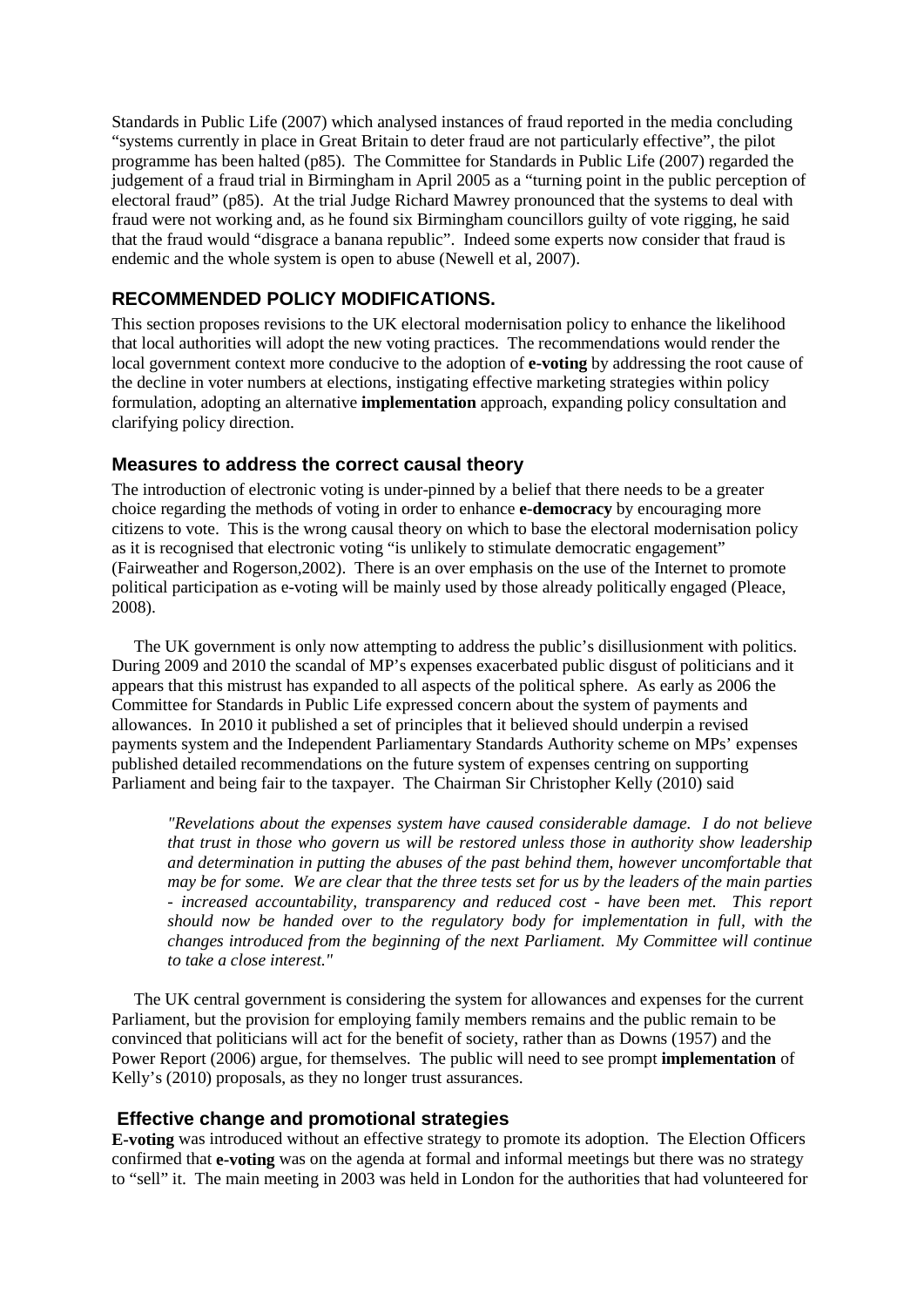the scheme. Those authorities that did not wish to join were not contacted. The introduction of a new policy into an organisation, such as a local authority, is a strategic change and it is important to plan for change with top management leading the strategy (Leach and Collinge, 1998). Recommendations to accommodate change include rating the locality of the change on a continuum from high to low (Pettigrew et al, 1994). Some authorities will be receptive to change and can be left alone while others may need efforts of persuasion to adopt the change.

Promotional messages for new services need to create awareness, educate in usage and persuade the individuals in that social system to try the new product. To produce an effective information campaign it is necessary to compile an effective marketing mix considering the quality of the product, the price, (in this case, ease of use), the methods of promotion, the geographical location and the dangers such as the vulnerability of the electronic service (Woodruff, 1993). In the case of **e-voting** information is passed from central to local government so does not involve open marketing campaigns in the media. The limited amount of government information was, and is, to encourage local authorities to accept the new voting methods. However, the theory of cognitive dissonance assumes that in a situation where an individual has to choose between two incompatible beliefs there is a tendency to maintain a consistent stand (Festinger, 1957). Hence, if council members and officers do not feel comfortable with the new technology, they may maintain the status quo.

#### **3. Revised Implementation approach**

The introduction of a voluntary policy from central to local government may be more successful if the process was consultative. Central government could consult local authorities to establish their requirements to aid **e-voting** adoption which should result in a fully funded policy, as the lack of adequate funding was a decisive factor in Election Officers' decision-making; the perceptions and assessments of those key actors were in most instances decisive. It was their opinions of, and attitudes to, **e-voting** that exercised most influence within local authorities. Although the data indicated that there might have been occasions where the Election Officers were over-ruled, this occurrence was rare and they would only be gainsaid by their senior executives or by council members acting to protect their own interests.

The second aspect of the flawed **e-voting implementation** strategy is the **implementation** approach. Rather than relying on the "top-down" approach central government should consider alternatives, either the "bottom-up" approach involving consultation with the target policy administrators, the Election Officers (Elmore, 1993), or as suggested by American researchers, Goggin et al (1990), the Communications Model. That model synthesises the "top-down" and "bottom-up" approaches in order to develop a more reliable **implementation** strategy. Although their approach is based on the three tier system of federal, state and local government and concentrates on the pressure from above and below on the state level of government, it is relevant to the UK central/local government relationship in that it recognises that policy decisions depend on national and local influences and assumes that there is no single factor influencing policy **implementation**. This model recognises the importance of communications theory as elites communicate within their own sphere. The UK central government elite has devised this policy relying on the local government elite for **implementation**. There seems little joint consultation: an effective **implementation** approach relies on effective two-way communication rather than commands.

#### **Expand the scope of policy feedback**

In addition to outlining the effects of a policy, an evaluation strategy can be used as a feasibility exercise to determine future **policy design** (Gordon et al, 1993). However, the Election Officers stated that following each pilot programme authorities that refused pilot participation were not asked to explain their reasons for rejecting the scheme.

The Electoral Commission should expand its role to investigate both the conduct of the pilots and the reasons for non-participation by local authorities.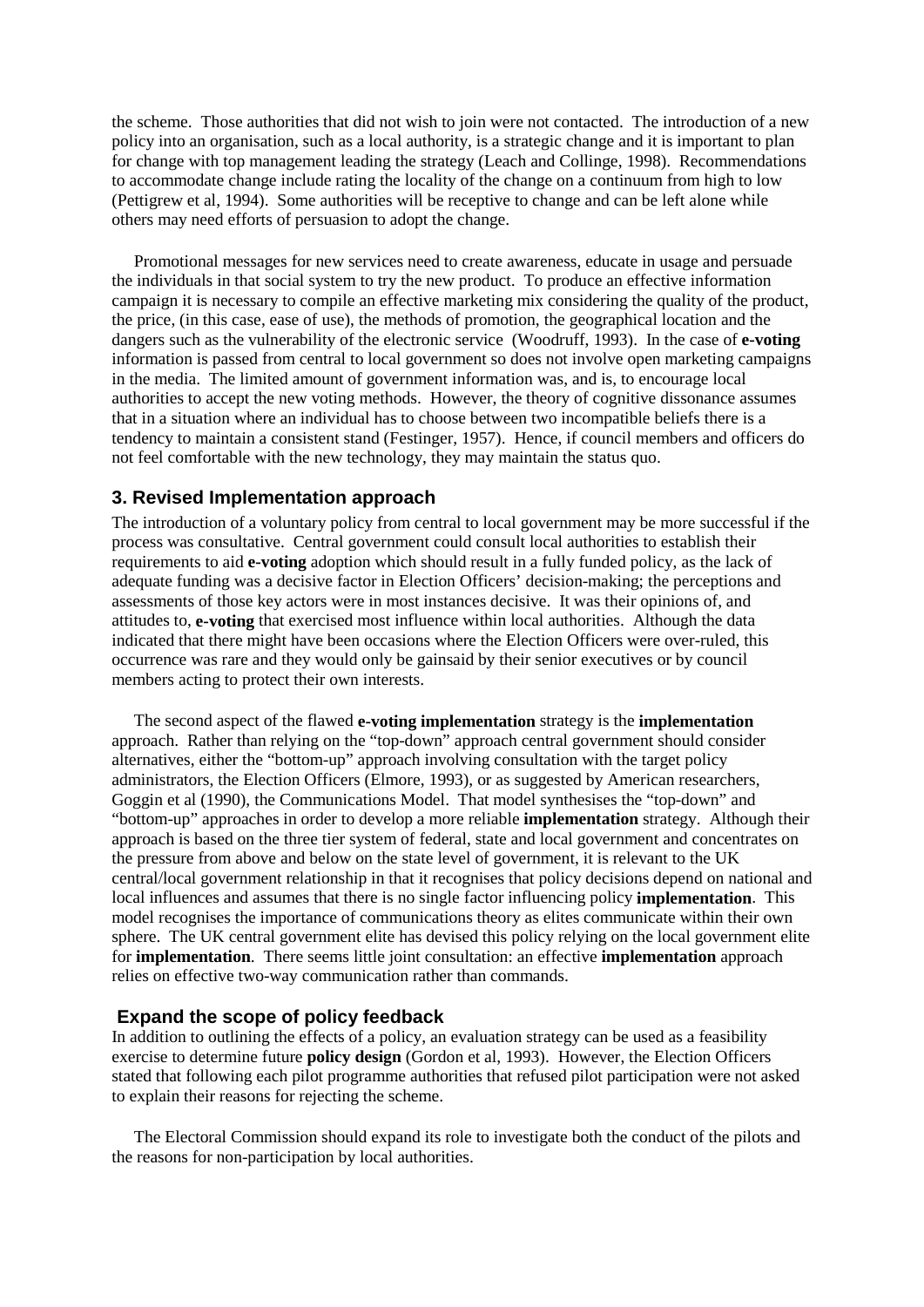## **Target policy direction**

This incremental **e-voting** policy appears to lack direction. The Public Administration Select Committee in their First Report (2001) highlighted the difference in government attitude as they contrasted the targets for e-government with the lack of a target date for the use of the Internet to "increase participation in the democratic process" (p2), as there is merely an aspiration that there will be an e-enabled general election "sometime after 2006" (Electoral Commission, 2002, p2). The lack of a firm target date may affect the way in which local authorities view the status of electronic voting since participation in the pilot schemes is voluntary and there is a lack of impetus from central government to encourage the use of the new voting methods. Schein (2004) recognises the potential danger of a lack of a timetable as he notes that any organisation needs direction in order to achieve its aims. In 2002 the Electoral Commission advocated that the pilot programme needed a "clearly articulated strategic direction" (p8). This recommendation was reiterated a year later when the Electoral Commission (2003) recommended "as a priority" a detailed road map towards its stated goal (p7). However, at this time central government has decided to suspend the voting trials to address security and secrecy issues (GR, 2007). Once the security issues are addressed it is envisaged that further trials will take place.

#### **CONCLUSION**

The UK central government had not considered the context into which the new voting methods were to be introduced and had not developed a strategy to promote them to local authorities. It has not considered factors within the agency organisations which influence decision-making by staff working at the 'street level'. Revisions to the design of the electoral modernisation policy in England may result in an increase in local authorities joining the pilot schemes thereby bolstering **e-democracy** by increasing the scope for citizens' interaction with government.

Since 2003 numbers of local authorities volunteering for pilot participation has fallen. Central government has maintained control of the discretionary power to introduce **e-voting**. Although the **implementation** of the policy of electoral modernisation draws on the Weberian concept of bureaucratic hierarchy, it depends on individual local authority discretion and attempts to control discretion are linked to policy failure (Lukes, 1974;Hill, 2005). Election Officers appear to be rejecting pilot participation as they do not trust the UK central government to fully fund all aspects of **e-voting** allowing administrative reorganisation and additional staff. Their assumption is valid as funding for previous pilots only covered the electronic element and officers could not justify allocating local revenue for a central initiative.

Concern over ballot security has not yet been fully addressed. The experiences of officers during the 2003 pilots caused them to reject the 2007 **e-voting** pilots. There are threats to the integrity of the ballot and there are concerns regarding the threats to voter security in an unsupervised voting environment. The new voting methods must offer at least the same levels of security as the traditional method to ensure the public have confidence in the new system (ICAVM, 2002).

Threats to the integrity of the ballot have been recognised and there is to be a hiatus in the UK pilot programme; similar moratoria pertain in the Netherlands and the Irish Republic. However, given the exponential growth in electronic services it may be reasonable to expect that the future of **e-voting** will be reviewed and to enhance its adoption the policy should be redesigned to address the flaws outlined above including guidelines to ensure a provisional target date for the policy to be either revised or withdrawn, as one Election Officer recommended

*They should have started afresh. They should have said that in two years time we will have a draft bill for you to consider, instead of just adding on and tailoring an old piece of legislation. It's not working.*

In the 2010 General Election, due to inadequate planning processes, particularly unrealistic assumptions regarding the numbers of individuals who would wish to vote, queues of voters were turned away at ten o'clock when the polling stations closed. This situation presents an opportunity to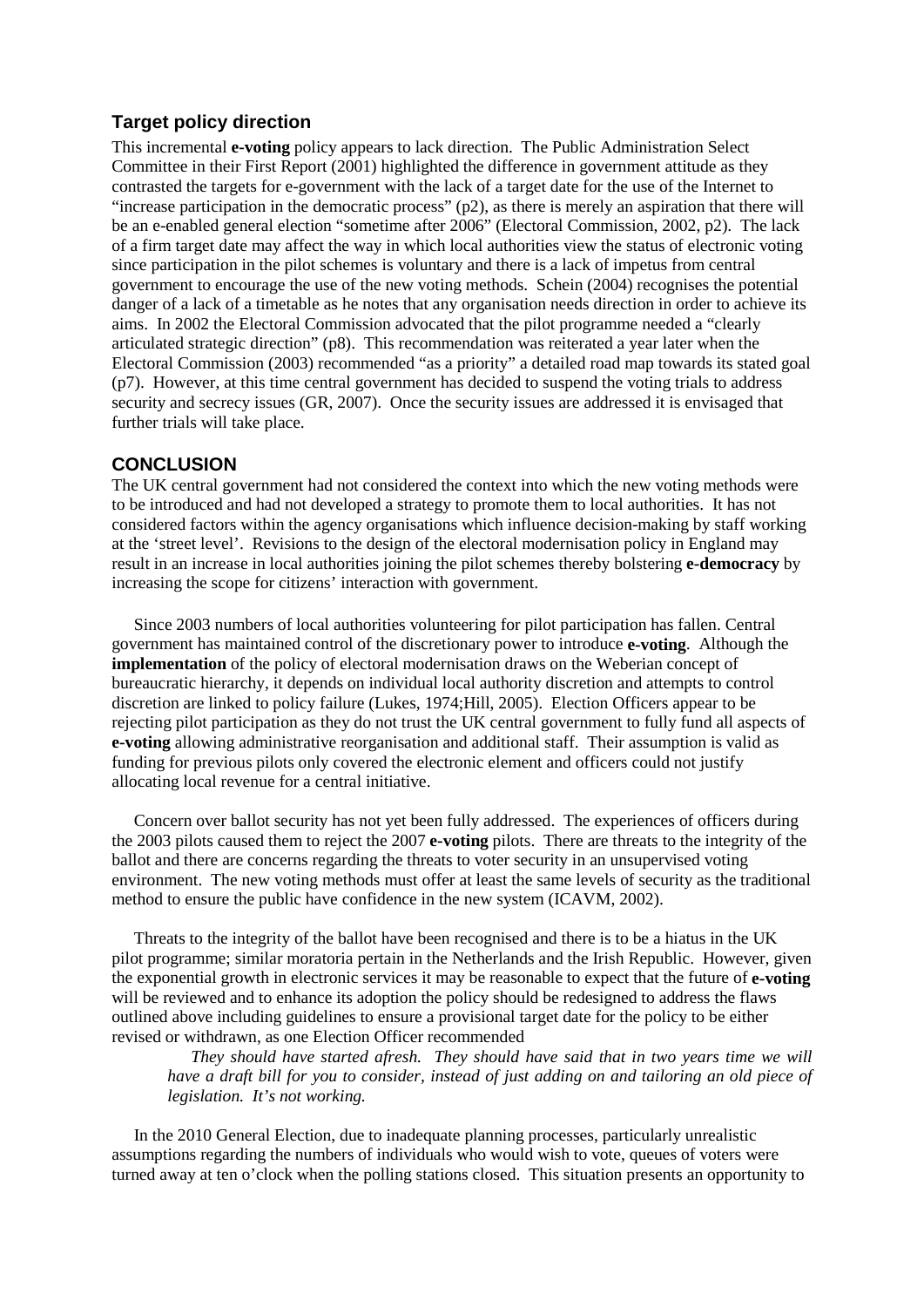revisit the potential for **e-voting** to enhance **e-democracy** by allowing choices in the methods of voting. However, at present the UK central government does not appear to be grasping this opportunity, as the recommended solution is to amend current legislation to allow any elector in the queue at close of poll to vote and to consider a role for advanced voting (Electoral Commission, 2010).

This chapter demonstrates reasons why the UK policy to introduce new voting methods has failed. Where a voluntary policy is introduced by an over-arching organisation, in this case the UK central government, to an agency organisation, local government, the approach to **policy design** should be consultative, as illustrated in figure 3, below. The revised policy process approach should begin with policy co-formation where during collective deliberation actors from the principle organisation and the agency organisations decide on the nature of the policy problem and the type of policy to address it. Agreements could then be reached regarding both the direction of the policy, detailing the required policy outcomes and the appropriate resources to create the context to facilitate policy **implementation**. Action to implement the policy should follow while maintaining dialogue between the principle and the agent. Evaluation could then explore how the policy is working and reasons for any non-participation could be addressed.

#### *Figure 3- A revised policy process framework*

Should **e-voting** be introduced nationally prior to revising this policy it is possible that there will be a new set of problems presented by those authorities that have not conducted a trial. Reporting these problems may have a consequent effect on the attitude of the citizens to the new technology and may prove to be a deterrent to their using **e-voting**. Citizens are already politically disengaged and distrustful of the political environment so may refuse to cast their vote leading to falls in the numbers of citizens voting in elections.

#### **FUTURE RESEARCH**

Following concern at the disaffection with politics particularly among young people and the falling number of citizens casting their vote, the UK central government formulated measures designed to foster interest in democracy (Halstead and Pike,2006;Ward,2009). Among those measures was the electoral modernisation policy allowing citizens to cast their vote using a variety of channels, which it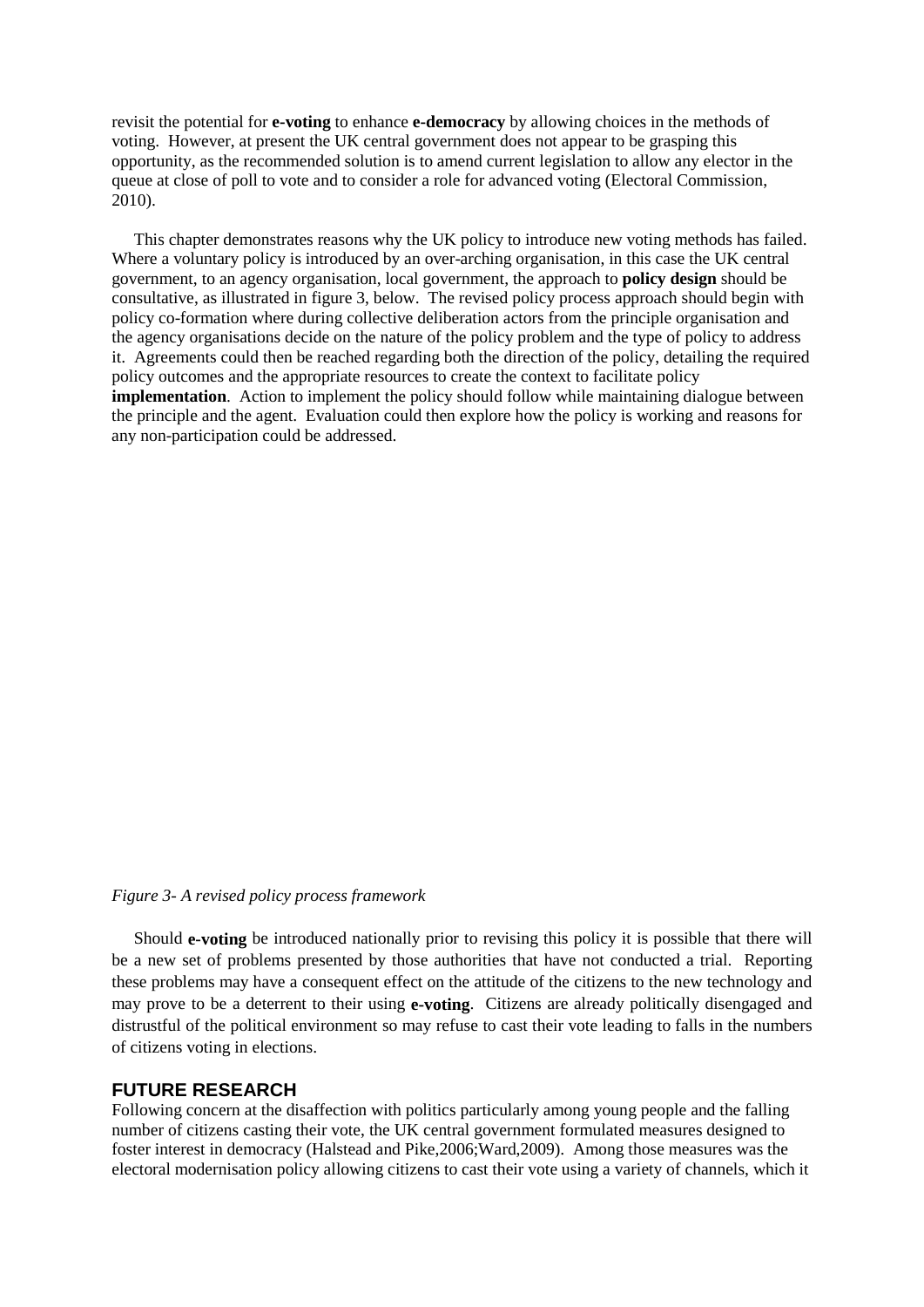was hoped would appeal to the disproportionate section of the community, the 18–24 year olds, who are least inclined to vote, and a revision of the educational policy introducing Citizenship as a statutory subject in the National Curriculum (Fairweather and Rogerson, 2002). The appeal of new forms of participation has caused young people to divert from conventional forms of political participation as practised by older members of the population, preferring to join local community groups and social movements concentrating on single issues (Quintelier, 2007). Young people's civil participation is now growing through Internet sites such as Facebook or protest purchases such as Rage against the Machine.

 Part of central government's response to falling turnouts among the young was the establishment of the Advisory Group on Education for Citizenship and the Teaching of Democracy in 1997 under the chairmanship of Crick. It was regarded as a turning point for the teaching of Citizenship in England (Halstead and Pike, 2006). The report in 1998 reflected on growing levels of apathy, ignorance and cynicism about political and public life and growing involvement in neighbourhood and community affairs (Crick, 1998). The objectives were to develop young people with values of social and moral responsibility towards each other and those in authority, willing to be involved in the local community and with the ability to become effective in public life and to believe themselves capable of influencing local and national government (Condor and Gibson, 2007). In 2002 Citizenship became a statutory foundation subject in English secondary schools for 11-16 year olds.

However, it does not appear that Citizenship Education has succeeded in inculcating political participation into the behaviour of young people aged 18-24, as they increasingly do not appear to be inclined to vote, as shown by the turnout in the 2010 General Election of 44% and in table 2, below (ipsos-mori, 2010).

|                | Yea | Age 18-24     |
|----------------|-----|---------------|
| r              |     | $\frac{0}{0}$ |
|                | 196 | 11            |
| 4              |     |               |
|                | 196 | 33            |
| 6              |     |               |
|                | 197 | 28            |
| $\overline{0}$ |     |               |
|                | 197 | 21            |
| 4              |     |               |
|                | 197 | 27            |
| 4              |     |               |
|                | 197 | 27            |
| 9              |     |               |
|                | 198 | 28            |
| 3              |     |               |
|                | 198 | 23            |
|                |     |               |
|                | 199 | 24            |
| 2              |     |               |
|                | 199 | 38            |
| 7              |     |               |
|                | 200 | 46            |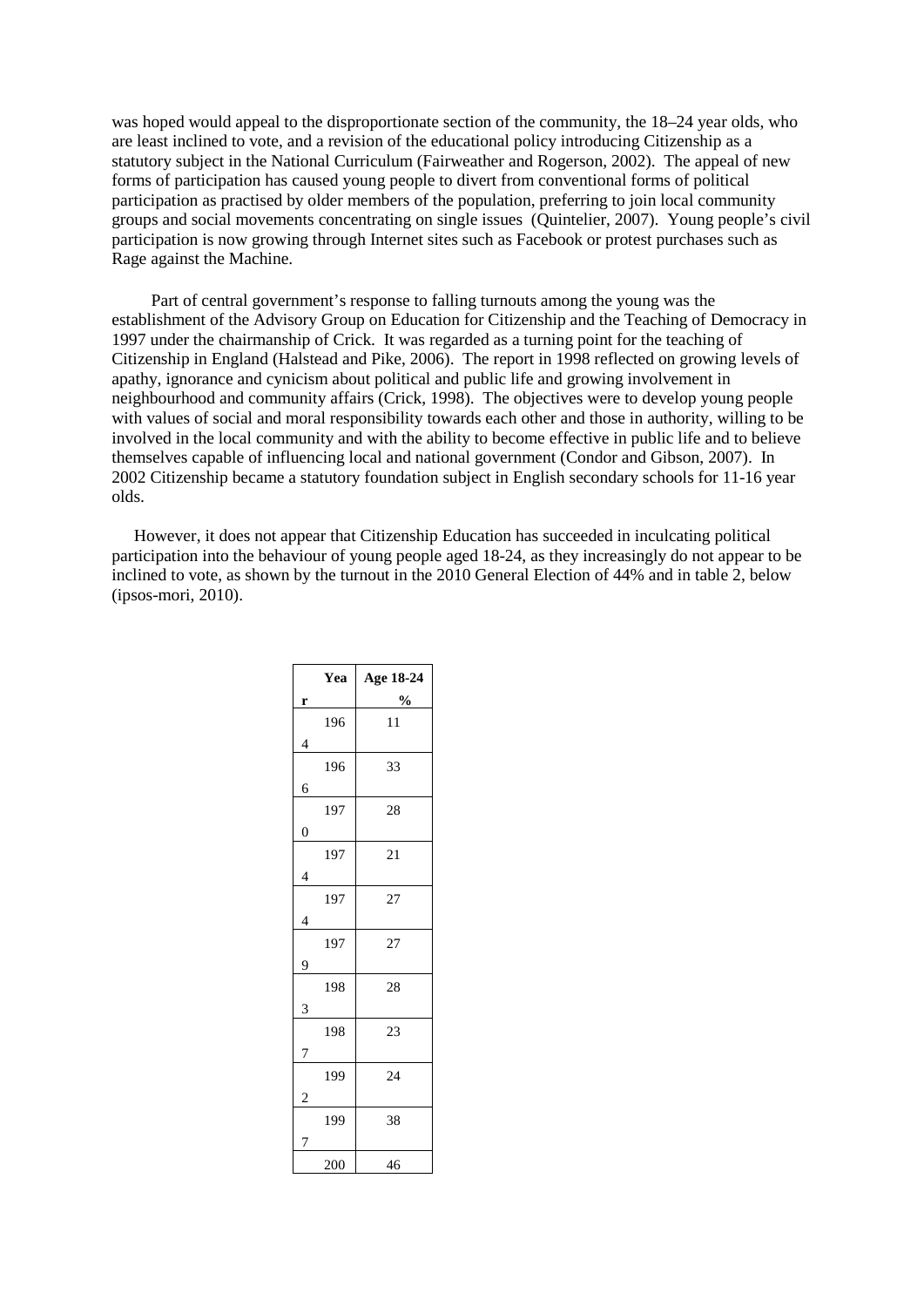| 200            | 55    |
|----------------|-------|
| $\overline{5}$ |       |
| Ch             | $+44$ |
| ange           |       |

*Table 2 - Young people who claimed not to vote at General Elections between 1964-2005*

(Electoral Commission, 2005)

Future research would be designed to establish the extent to which UK Citizenship Education succeeds in bolstering **e-democracy** through inculcating political participation into the behaviour of young people. Citizenship Education focuses on local activity perpetuating the continuing growth of single and specific issue politics resulting in the likelihood of a continuing decrease in the number of young voters at elections. There are aspects of the pedagogical approach to Citizenship Education which leaves students and parents with the notion that the subject lacks importance. The Ofsted report in 2005 found that the teaching of Citizenship was most unsatisfactory where it was taught through other subjects across the curriculum, or where tutorials were hurried and unfocused or in situations which excluded some students from opportunities "for enrichment" (p4). Linking Citizenship to other subjects adds to the perception that it is unimportant and lacks the status of traditional subjects.

The research would survey a sample of 18-year-old people who voted and a sample who did not vote to find out whether Citizenship Education influenced their intentions to vote. This would establish the impact of Citizenship Education and whether there was a "carry through" effect, as at the time of writing it ceases to be compulsory at 16 years of age, two years before young people can vote, thereby allowing time for its influence to diminish. On completion of the research it will be possible to recommend revisions to the National Curriculum to enhance the likelihood that young people will be willing to engage in national and global politics rather than issue politics, so fulfilling Crick's aim of becoming authentic "active citizens".

## **REFERENCES**

Advisory Group on Citizenship (The Crick Report) (1998) *Education for Citizenship and the teaching of democracy in schools* Retrieved 2nd December 2009 from http://www.qcda.gov.uk/libraryAssets/media/6123\_crick\_report\_1998.pdf

Anderson, J (1975) *Public Policy Making* New York:Wiley

Anderson, J (2000) *Public Policy Making* 4th ed Washington: Houghton Mifflin Co

Baehler, K and Bryson, J. (2008) Stress minister: government policy advisor and work stress *International Journal of Work Sector Management* 21 (3) 257-270

Bellamy, R. (2008) *Citizenship:A very short introduction* Oxford: Oxford University Press

Birkland, T. (2005) *An Introduction to the Policy Process* 2nd ed New York: Sharpe

Bryne, T (2000) *Local Government in Britain* (7th ed) London:Penguin

Committee on Standards in Public Life (2007) *Review of the Electoral Commission* London:HMSO

Condor, S. and Gibson, S. (2007)'Everybody's Entitled to Their Own Opinion': Ideological Dilemmas of Liberal Individualism and Active Citizenship *Journal of Community & Applied Social Psychology* (17) 115–140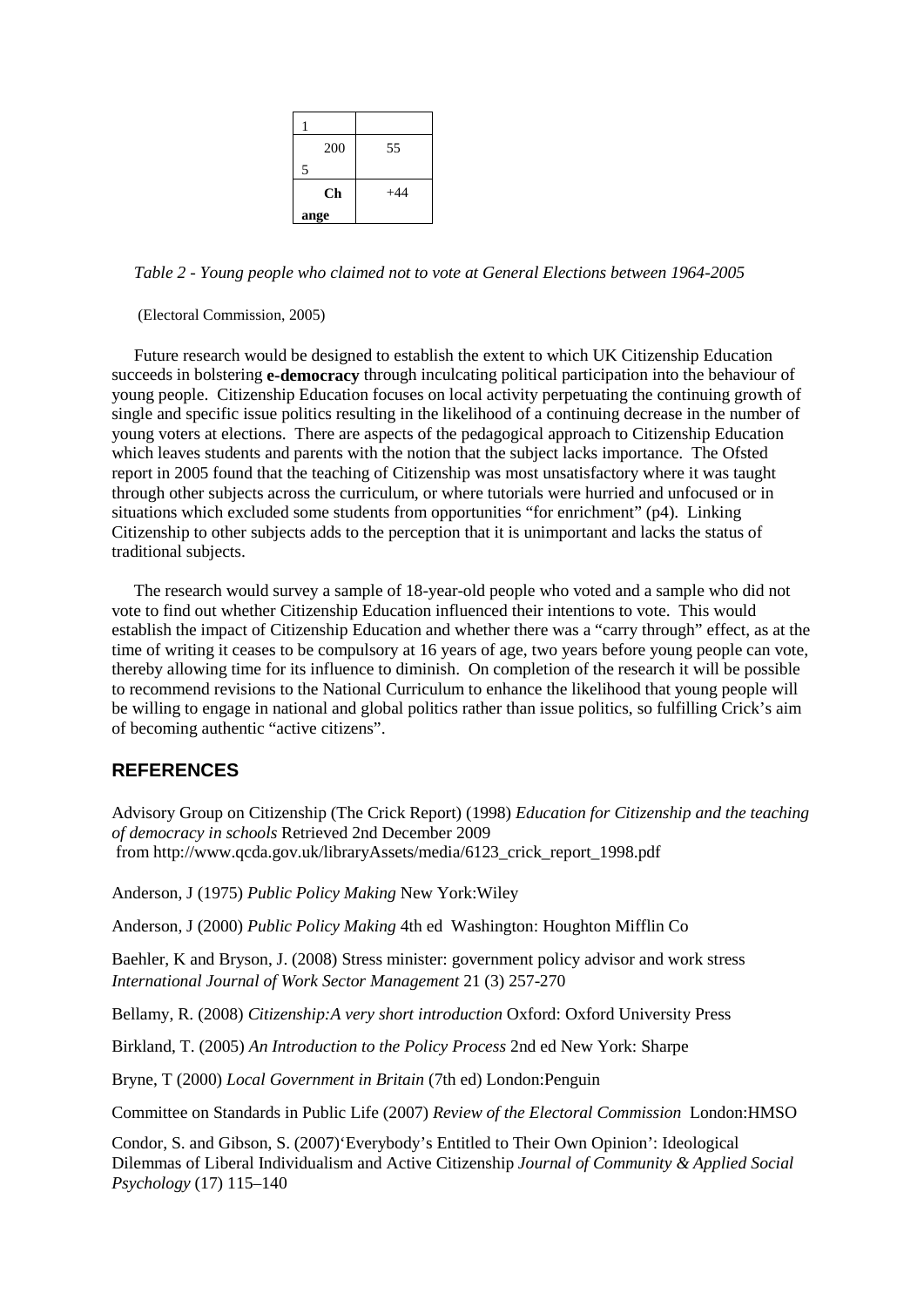Ideological Dilemmas of Liberal Individualism and Active Citizenship *Journal of Community & Applied Social Psychology* (17):115–140

Dalton, R (2004) *Democratic Challenges, Democratic Choices* Oxford:OUP

Denver, D (1994) *Elections and voting behaviour in Britain* Hertfordshire: Harvester Wheatsheaf

Dearing, J. (2004) 'Improving the State of Health Programming by using Diffusion Theory' *Journal of Communication* (9) 21-36

Department of Constitutional Affairs (DCA) (2007) *Electoral Modernisation Pilots – Local Government Elections 3 May 2007 – Details of pilot initiatives* London:DCA

Downs, A (1957) *An economic theory of democracy* New York: Harper Row

Dye, T (2002) *Understanding Public Policy* 10th ed London: Prentice Hall

Easton, D. (1965) *A framework for political analysis* New Jersey: Prentice Hall

Electoral Commission (2003) *Briefing paper* London: Electoral Commission

Electoral Commission (2005) *Election 2005 turnout: How many, who and why?* London: Electoral Commission

Electoral Commission (2007) *Democracy Matters: Key Issues and Conclusions* London: Electoral Commission

Electoral Commission (2010) *2010 UK Parliamentary General Election Interim report: review of problems at polling stations at close of poll on 6 May 2010* London: Electoral Commission

Fahmy, E. (2004) *Civic capacity, social exclusion and political participation in Britain.* Evidence from the 1999 Poverty and Social Exclusion Survey. ESRC/ODPM Postgraduate Research Programme Working Paper 3, for Office of the Deputy Prime Minister Retrieved January 24, 2010 from http://www.odpm.gov.uk/embedded\_object.asp?id=1142194

Fairweather, B and Rogerson, S (2002) *Implementation of e-voting in the UK.-Technical Options Report* London: DCA

Festinger, L. (1957). *A Theory of Cognitive Dissonance.* Stanford, CA: Stanford University Press Retrieved May 23, 2006 from http://tip.psychology.org/festinge.htm (

Frank, D. (2004) E-voting requires risk assessments Retrieved June 7, 2010 from http://www.fcw.com/fcw/articles/2004/0607/pol-rsk-06-07-04.asp

Gregory, R (1989) Political rationality or incrementalism in Hill, M (1993) *The Policy Process: A Reader* (pp 212-234) London: Harvester Wheatsheaf

Halstead,J. M. and Pike, M. A. (2006) *Citizenship and Moral Education* London:Routledge

Held, D. (1987) *Models of Democracy* Cambridge:Blackwell

Hill, M. (2005) *The Public Policy Process* 4th edition Harlow: Pearson

Hill, M. and Hupe, P. (2009) *Implementing Public Policy* 2nd ed. London:Sage

Hogwood, B. and Gunn, L. (1988) *Policy Analysis for the Real World* Oxford:Oxford University Press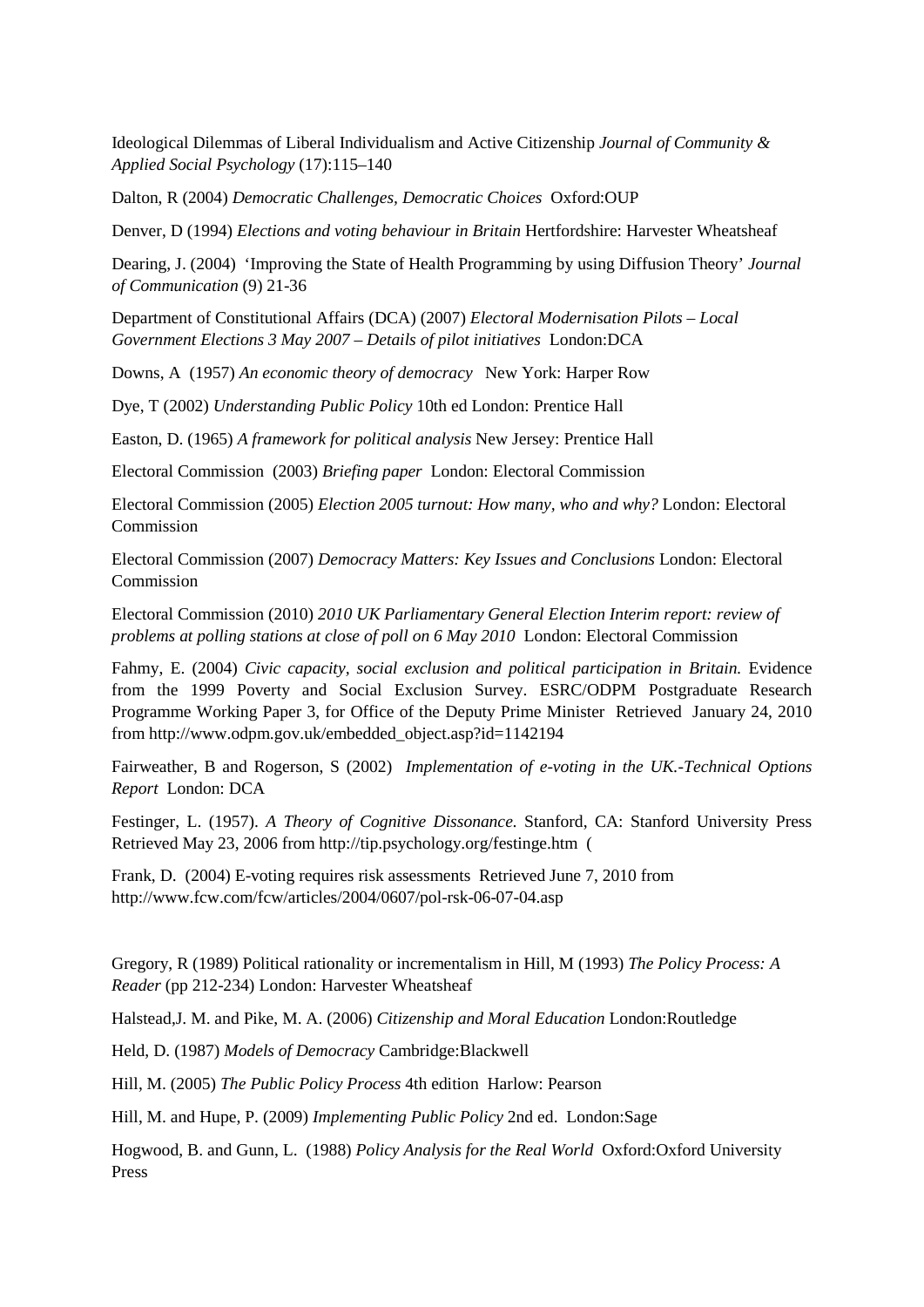The Independent Commission Alternative Voting Methods (ICAVM) (2002) *Elections in the 21st Century: from paper ballot to e-voting* London: Electoral Reform Society

Ipsos-mori (2010) *General Election turnout 2010* Retrieved May 24, 2010 from http://www.ipsosmori.com

Kersting, N and Baldersheim, H. (eds) (2004) *Electronic voting and democracy: A comparative analysis* Palgrave:London

Leach, S and Collinge, C (1998) *Strategic Planning and Management in Local Government* London:Pitman

Lindblom, C. and Woodhouse, E. (1993) *The Policy Making Process* 3rd ed New Jersey:Prentice Hall

Maddock, S (2002) 'Making modernization work: New narratives, change strategies and people management in the public sector' *International Journal of Public Sector Management* 15 (1) 13-43

Mercuri,R.(2001)*Statement on Electronic Voting* Retrieved June 8, 2004 from http://www.notablesoftware.com/RMstatement.html

Mercuri, R (2010) *Rebecca Mercuri's Statement* Retrieved May 6, 2010 from http://www.notablesoftware.com/RMstatement.html

Minogue, M. (1983) Theory and Practice in public policy and administration in Hill, M (1993) *The Policy Process: A Reader* pp 10-34 London:Harvester Wheatsheaf

Newell, C., Calvert, J., Winnett, R., and Baird, T., (2007, April 29) "Get the votes and we can win, but don't get caught with them" *Sunday Times*. p 4-5

Nixon, P., & Koutrakou. (2008). *Europe: Rebooting the system* London: Routledge

Norris, P. ed (1999) *Critical Citizens* Oxford:Oxford University Press

Parliamentary Office for Science and Technology (2007) *E-democracy* Retrieved May 15, 2010 from http://www.parliament.uk/documents/post/postpn312pdf

Pleace, N. (2008). E-government and the United Kingdom. In Nixon, P. & Koutrakou (eds) *Egovernment in Europe:Rebooting the system*. (pp. 34-56) London: Routledge

Pettigrew, A., Ferlie, E., and McKee, L (1994) *Shaping Strategic Change* London:Sage

Pressman, J. and Wildavsky, A. (1984) *Implementation* 3rd edition London:University of Berkeley

Public Administration Select Committee Sixth Report (2002) Innovations in citizen participation in government Retrieved June3,2006 from http://www.publications.parliament.uk/pa/cm20001/cmselect/cmpubadm/373/37303

Quintelier, E (2007) 'Differences in participation between young people and old people' *Contemporary Politics 13* (2) 165-180

Roberts, A. (2010, May 7) *Newsnight* [Television Broadcast] London:BBC2

Rogers, E (2003) *Diffusion of Innovations* 5th ed New York: Free Press

Rose, R. (1989) *Politics in England* 5th ed. London:Macmillan Press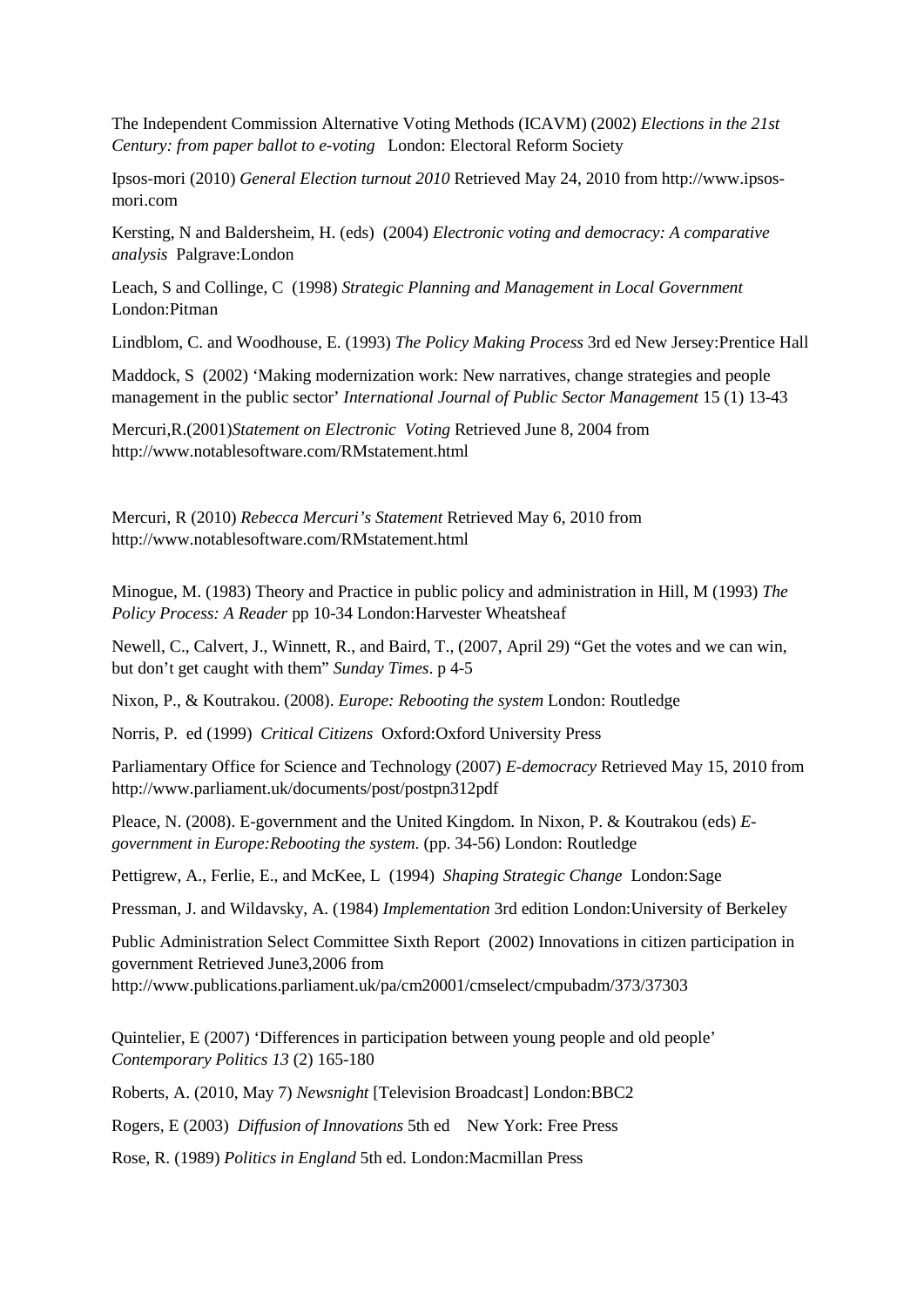Rose, R (2005) Learning from Comparative Public Policy London:Routledge

Rowntree Charitable Trust and the Rowntree Reform Trust (RFT) (2006) *Power to the People: An independent enquiry into Britain's democracy* London:The Power Inquiry

Sabatier, P. Top-down and bottom-up approaches to implementation research in Hill, M (1993) The *Policy Process: A Reader* (pp266-296) London:Harvester Wheatsheaf

Schein, E (2004) *Organisational Culture and Leadership* San Francisco:Wiley and Son

Seldon, A (ed) (2001) *The Blair Effect* London:Little, Brown and Company

Trechsel, A. Remote voting via the Internet? The canton of Geneva pilot-project", in Gritzalis, D. (ed.) *Secure Electronic Voting*. (pp. 181-194) Massachusetts: Kluwer Academic Publishers

Valente, T. (1995) *Network models of the Diffusion of Innovations* USA:Hampton Press

Van Meter, D. and Van Horn, C. (1975) "The Policy Implementation Process: a conceptual framework" *Administration and Society* 6(4) 445-488

Wallstrom, M. (2010) *Plan D for Democracy, Dialogue and Debate* Retrieved April 27, 2010 from http://ec.europa.eu/commission\_barroso/wallstrom/communicating/plan-d\_en.htm

Ward, S. (ed) (2009) 'Education Policy and Politics' in *A Student's Guide to Education Studies* Abingdon:Routledge

Wark, K. (2010, April 27) *Newsnight* [Television Broadcast] London:BBC2 2010

Watt, B. (2002) *Implementing Electronic Voting: The legal Issues* London:DCA

Woodruff, H (1995) *Services Marketing* Essex:Pearson Education Ltd

Work Foundation (2002) Government must "be bolder" on e-Democracy Retrieved September 26, 2003 from http://www.theworkfoundation.com/newsroom/pressreleases.jsp?ref=60

Yougov (2010) MP's and the Political system in Britain Retrieved May 26,2010 from http://www.today.yougov.co.uk/archives/politics

#### **RECOMMENDED READING**

Birch, A (1993) *The Concepts and Theories of Modern Democracies* London:Routledge

Birch, S. and Watt, B. (2004) 'Remote Electronic Voting: Free, Fair and Secret?' *Political Quarterly* Blackwell Publishing:Oxford

Cline, K. D. (2000) Defining the implementation problem:Organisational management versus cooperation *Journal of Public Administration Research and Theory* 10(3) pp 551-571

Coleman, J. (1994) *Foundations of Social Theory* London:Harvard University Press

Corso, M. and Pellegrini, L. (2007) Continuous and Discontinuous Innovation: Overcoming the Innovator Dilemma *The authors Journal Compilation* 16(4) 333-347

Dunleavy, P. (1995) "Policy Disaster: explaining the UK record" *Public Policy and Administration,*  10 pp 163-186

Gritalis, D.A. ed. (2003) *Secure Electronic Voting* Massachusetts:Kluwer Academic Publishers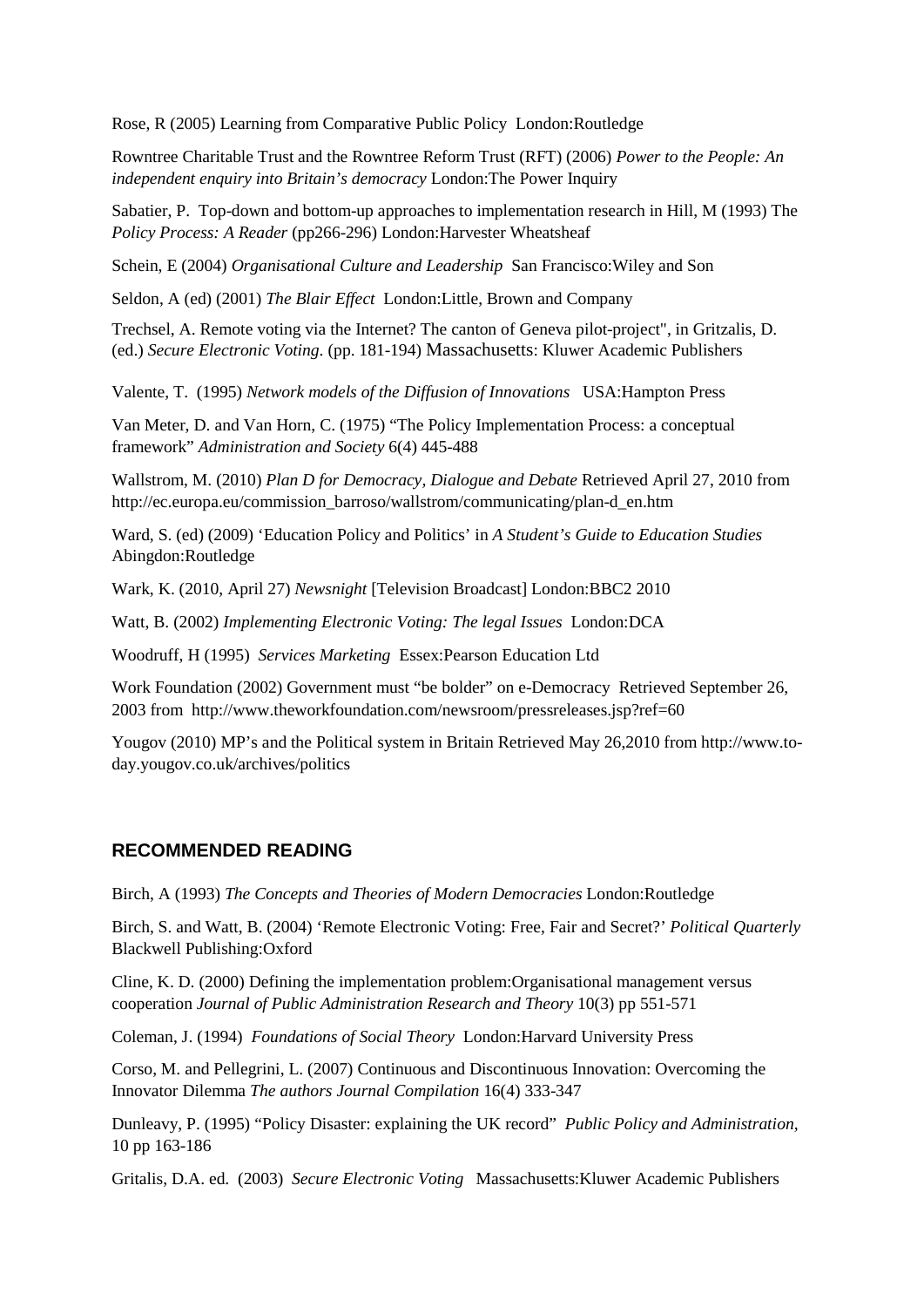Hindeness, B (2000) Representative Government and Participatory Democracy in Vandenberg, A (ed) *Citizenship and Democracy in a Global Era* London: Macmillan Press

Hyslop-Margison, E. and Thayer, J (2009) *Teaching Democracy: Citizens Education as Critical Pedagogy* Roterdam:Sense Publications

Jayasuriya, R., Rawstorne, P. and Caputi, P. Understanding The Adoption Of It In A Mandatory Situation: Does The Staged Model Of Organisational Innovation Fit Reality? in Bunker,D, Wilson, D and Elliot, S (eds) (2002) *The Adoption and Diffusion of IT in an Environment of Critical Change* (pp114-127) Australia:Pearson

Jong, J and Hartog, D. (2007) 'How leaders influence employees innovative behaviour' *European Journal of Innovation Management* 10 (1) 41-64

Kingdon, J.W. (1995) *Agendas, Alternatives and Public Policies* New York:Addison, Wesley Longman

Loncke, M and Dumortier, J 2004 Online Voting: A legal Perspective International Review of Law *Computers and Technology* 18 (1) 59-79

London, C. (2005) Management effects on quality policy implementation *TQM Magazine* 17(3) 267- 278

Moran, M., Rein, M. and Goodin, R. (eds) (2006) *The Oxford Handbook of Public Policy* Oxford: Oxford University Press

Norris, P (2001) *Digital Divide* Cambridge:Cambridge University Press

Norris, P (2004) *Electoral Engineering* Cambridge:Cambridge University Press

Peters, B and Pierre, J. (eds) (2006) *Handbook of Public Policy* London:Sage

Richards, D. and Smith, M. (2002) *Governance and Public Policy in the United Kingdom* Oxford:Oxford University Press

Sabatier, P. A. (ed) (1999) *Theories of the policy process* Oxford: Westview Press

Smith, G and May, D (1980) The artificial debate between rationalist and incrementalist models of decision making in Hill, M (1993) *The Policy Process: A Reader* (pp197-211) London:Harvester Wheatsheaf

Wright, S. (2006) Electrifying Democracy? 10 Years of Policy and Practice *Parliamentary Affairs* 59 (2) 236-249

#### **KEY TERMS**

**E-democracy:** The use of ICT to increase citizens' engagement in the democratic process.

**Green paper:** A UK government consultation document proposing a strategy to address an issue of concern inviting public comment.

**Model:** A simple view of a complex reality.

**MPs expenses scandal:** Expose led by the Telegraph Group in 2009 of expense claims made by members of the United Kingdom Parliament over several years exploiting the system of parliamentary allowances to subsidise their lifestyles and